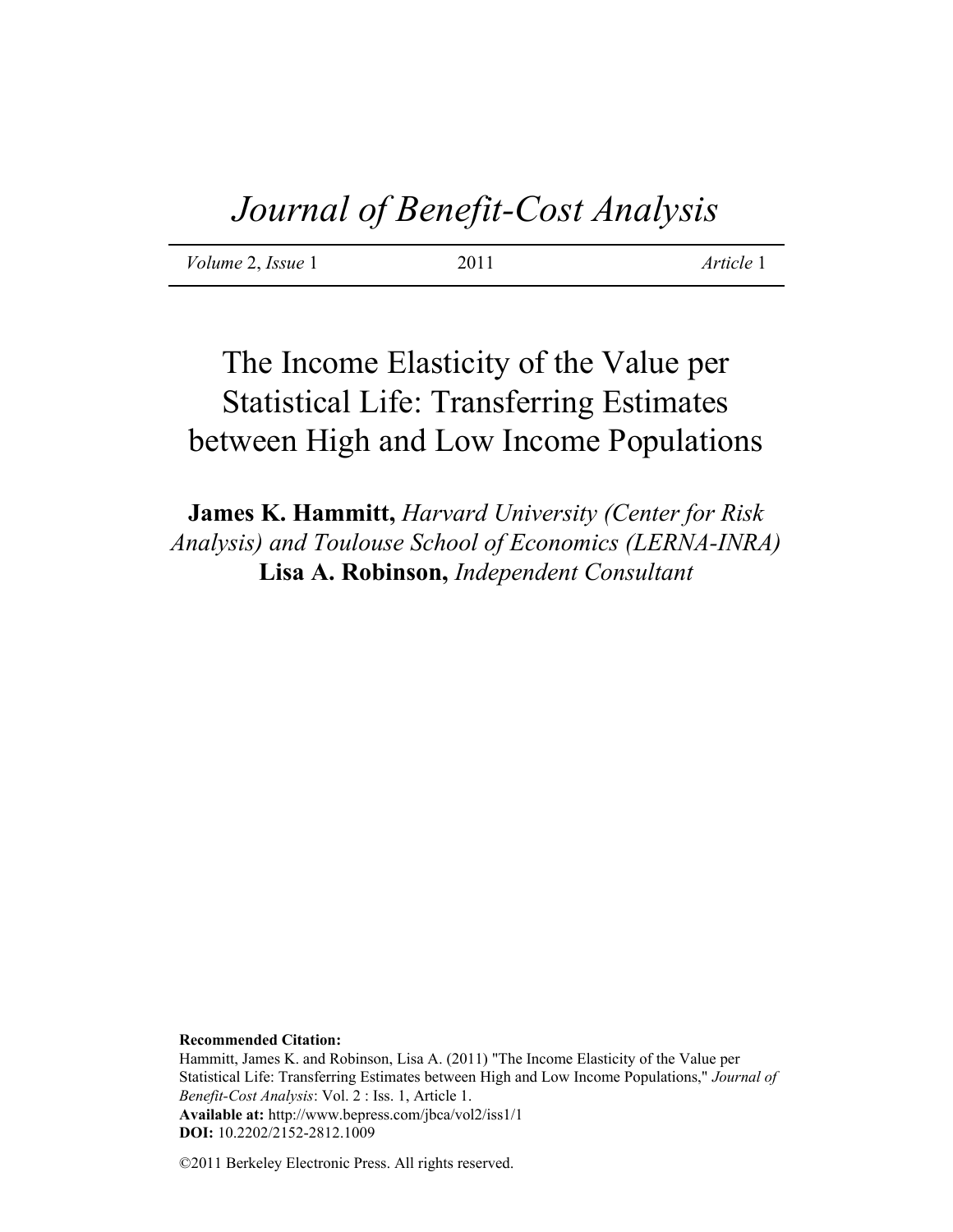# The Income Elasticity of the Value per Statistical Life: Transferring Estimates between High and Low Income Populations

James K. Hammitt and Lisa A. Robinson

#### **Abstract**

The income elasticity of the value per statistical life (VSL) is an important parameter for policy analysis. Mortality risk reductions often dominate the quantified benefits of environmental and other policies, and estimates of their value are frequently transferred across countries with significantly different income levels. U.S. regulatory agencies typically assume that a 1.0 percent change in real income over time will lead to a 0.4 to 0.6 percent change in the VSL. While elasticities within this range are supported by substantial research, they appear nonsensical if applied to populations with significantly smaller incomes. When transferring values between high and lower income countries, analysts often instead assume an elasticity of 1.0, but the resulting VSL estimates appear large in comparison to income. Elasticities greater than 1.0 are supported by research on the relationship between long-term economic growth and the VSL, by cross-country comparisons, and by new research that estimates the VSL by income quantile. Caution is needed when applying these higher elasticities, however, because the resulting VSLs appear smaller than expected future earnings or consumption in some cases, contrary to theory. In addition to indicating the need for more research, this comparison suggests that, in the interim, VSL estimates should be bounded below by estimates of future income or consumption.

**KEYWORDS:** value per statistical life, benefit-cost analysis, income elasticity, developing countries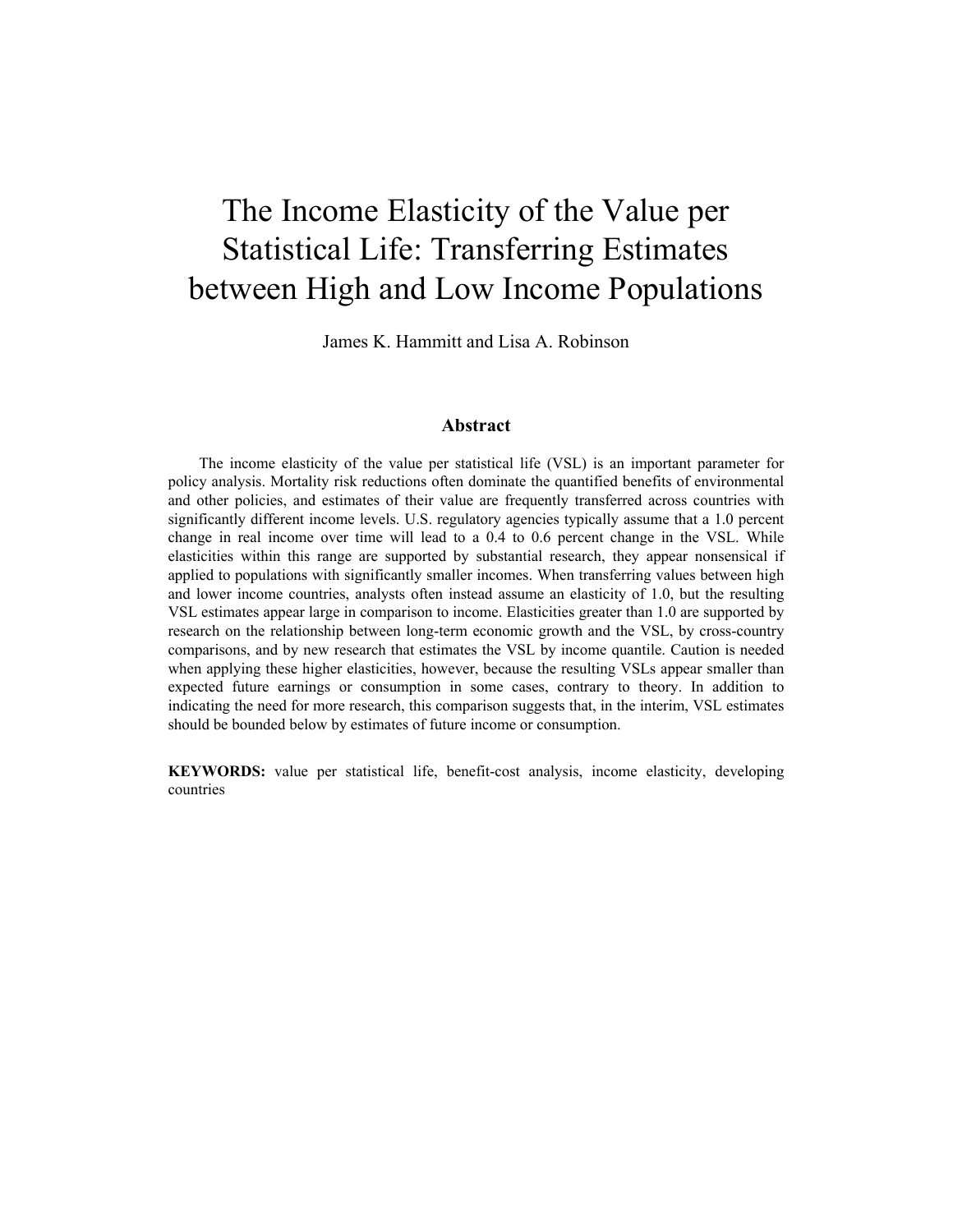### **1.0 INTRODUCTION**

Mortality risk reductions often dominate the monetized benefits of environmental and other health or safety policies and regulations. As a result, changes in the value of these risks can significantly affect the extent to which alternative policies appear cost-beneficial. When assessing these policies, analysts often transfer estimates of the value per statistical life (VSL) from high income countries to countries with substantially lower incomes. The results are very sensitive to the income elasticity used; i.e., to the change in the VSL associated with a change in income. Research conducted largely in the United States suggests that this change is less than proportional, with estimated elasticities averaging between 0.4 and 0.6. Studies addressing lower income countries often instead assume that the change is proportional to income, applying an elasticity of 1.0. However, recent research suggests that higher elasticities may be appropriate. While these higher values result in VSL estimates that appear more reasonable in relationship to income, for very poor countries they may result in estimates that are smaller than future earnings and consumption, contrary to accepted theory.

 This article explores these issues in more detail, assessing the income elasticity appropriate for transferring VSL estimates between high and low income populations. We review related research and recommend changes in the approach typically used for extrapolation. We focus on providing practical advice for policy analysts working within the traditional benefit-cost analysis framework, based on currently available research. This introductory section first describes the VSL concept and current practices. The following section explores the empirical research on its income elasticity. The final section discusses the relationship of income-adjusted VSL estimates to future earnings and consumption, as well as the conclusions and implications of this work.

## **1.1 The VSL Concept**

 $\overline{a}$ 

Mortality risk reductions frequently represent a major share of the benefits of environmental policies, accounting for over 80 percent of the monetized benefits for many U.S. air pollution rules.<sup>1</sup> They also often represent a significant fraction of the benefits of other health-related policies and programs, such as those

<sup>&</sup>lt;sup>1</sup> For example, retrospective analysis of the Clean Air Act indicates that mortality risks account for 95 percent of the present value of monetized benefits from 1970 to 1990 (EPA 1997), and prospective analysis indicates that they account for 88 percent of the benefits from 1990 to 2010 (EPA 1999). In its more recent analysis of the National Ambient Air Quality Standards for particle pollution, EPA again finds that premature mortality dominates the monetized benefits, but the extent varies due to uncertainty in the concentration-response function (EPA 2006).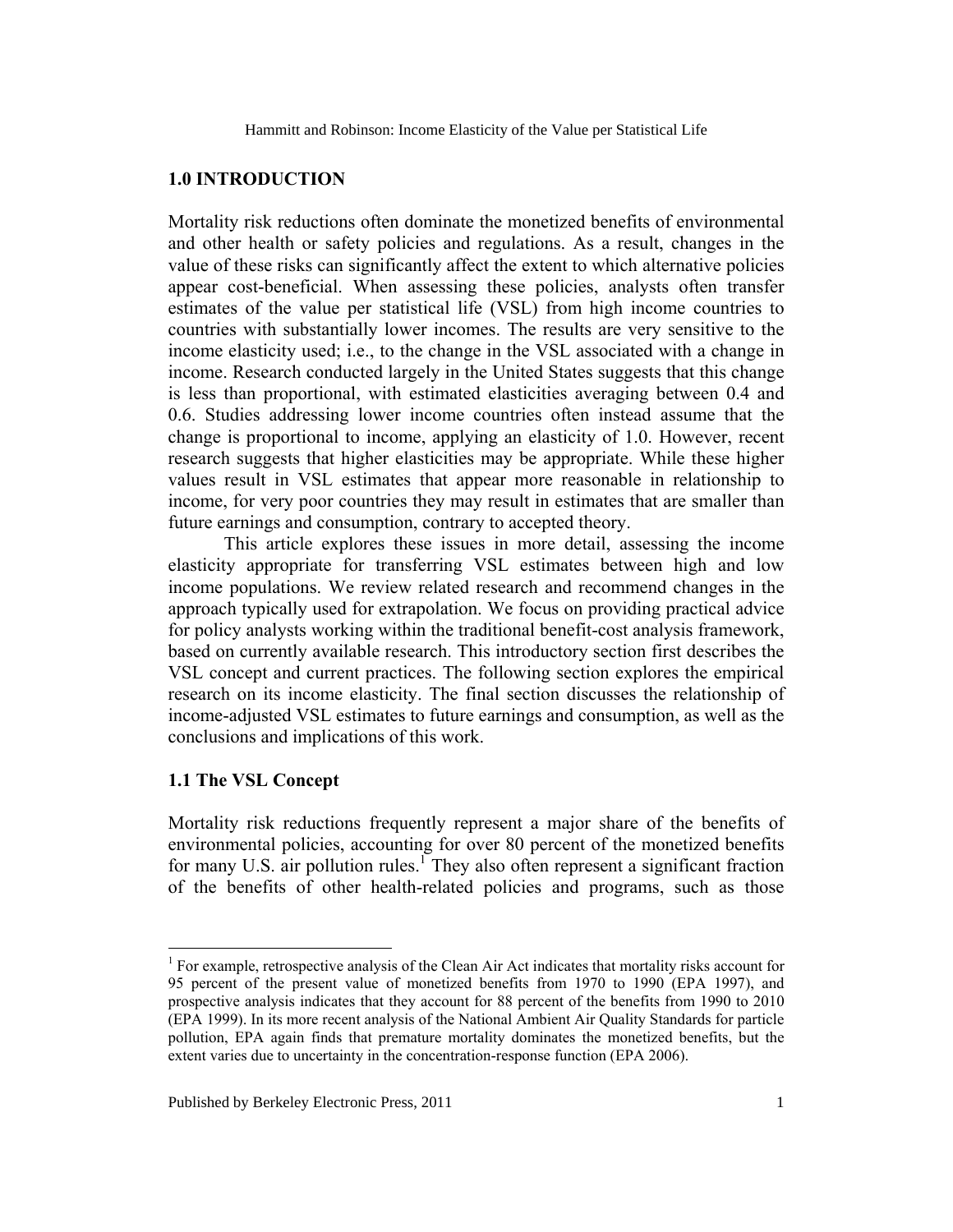addressing transportation or food safety.<sup>2</sup> These risks are relatively small at the individual level, but significant when aggregated into "statistical lives" over the larger population affected.<sup>3</sup>

 The value of these risk reductions, expressed as the VSL, can be calculated by dividing individual willingness to pay (WTP) for a small risk change in a defined time period by the risk change. For example, an individual who is willing to pay \$600 for a 1 in 10,000 reduction in his or her risk of dying in the current year has a VSL of \$6 million (\$600  $\div$  1/10,000 = \$6 million). Alternatively, WTP can be described as a population measure. A \$6 million VSL also results if each member of a population of 10,000 is willing to pay an average of \$600 for a 1 in 10,000 annual risk reduction (\$600 x 10,000 = \$6 million).

 The VSL concept is illustrated more formally in Figure 1 (based on Hammitt 2000), which plots wealth along the vertical axis and the probability ("*p*") of survival along the horizontal axis. The indifference curve traces the combinations of wealth and survival probabilities among which the individual is indifferent. For each change in survival probability ("Δ*p*"), WTP or willingness to accept (WTA) compensation is measured by the vertical distance between the two points on the indifference curve.<sup>4</sup> Because the VSL is the value of a "statistical" case (i.e., sums the values for small changes in risk), it can be calculated as the individual's average WTP or WTA divided by the change in survival probability. More precisely, the VSL represents the marginal rate of substitution between wealth and mortality risk in a defined time period.

1

 $2^{2}$  For example, the U.S. Department of Transportation found that mortality risks accounted for 60 percent or more of the injury-related benefits of their electronic stability control rule (DOT 2007) , and the U.S. Food and Drug Administration found that mortality risks accounted for over 80 percent of the monetized benefits of their trans-fat rule (FDA 2003).

For many policies, the individuals whose lives would be extended cannot be identified in advance. A policy that is expected to "save" a statistical life is one that is predicted to result in one less death in the affected population during a particular time period. "Saving" a statistical life is not the same as saving an identifiable individual from certain death. See Schelling (1968) for the seminal discussion.

<sup>&</sup>lt;sup>4</sup> We refer to WTP throughout this paper for simplicity. WTA is also consistent with the benefitcost analysis framework, but used less often in practice due to difficulties in its measurement.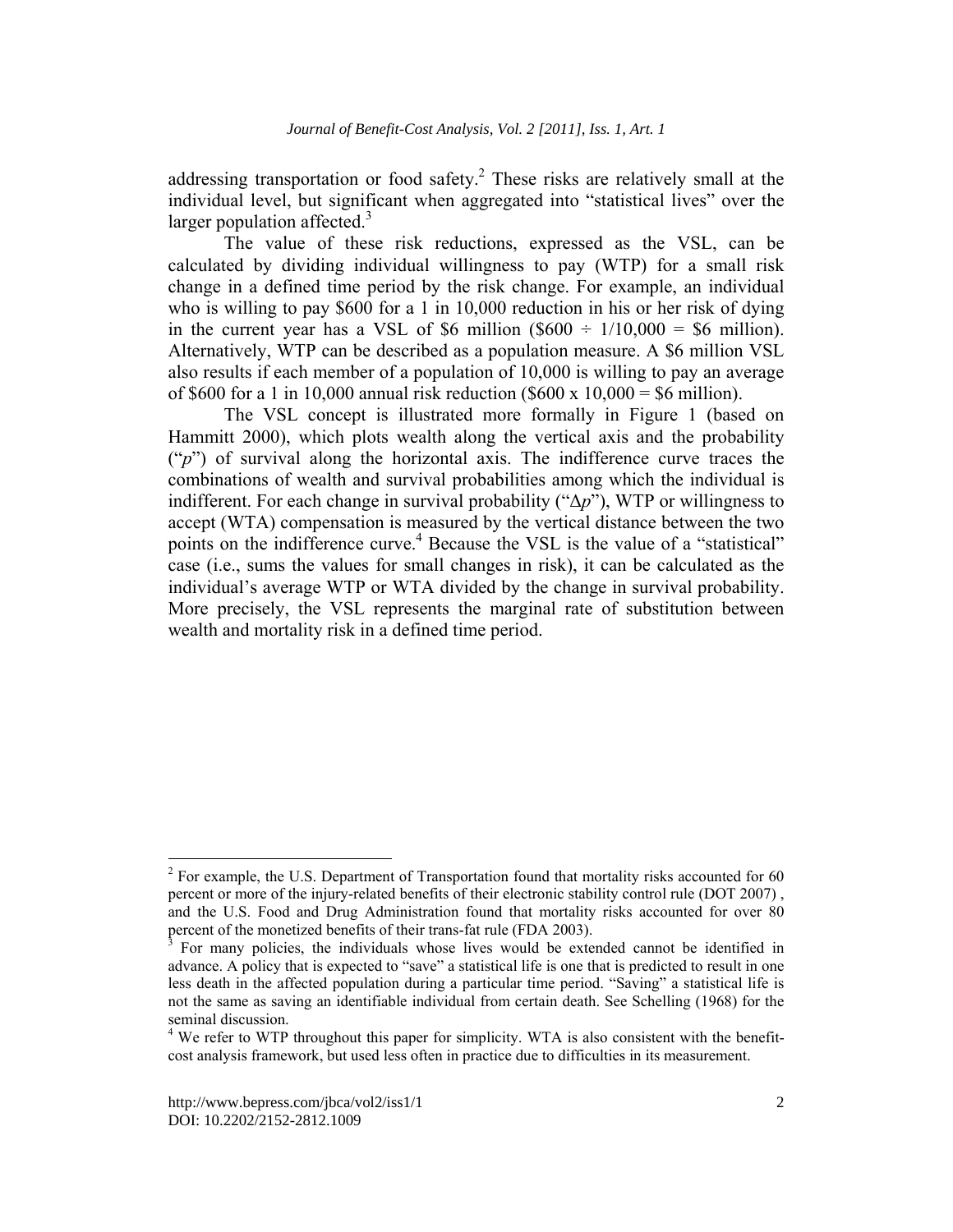

**Figure 1. The Trade-Off between Wealth and Survival Probability** 

 The VSL is most frequently estimated using wage-risk studies, which are also described as compensating wage differential or hedonic wage studies.<sup>5</sup> Researchers compare earnings across workers in different occupations or industries who face varying levels of on-the-job risks, using statistical methods to control for the effects of other factors on this relationship, including worker qualifications (such as education and experience) and job characteristics (such as nonfatal risks). In recent years, researchers have explored the use of other revealed preference methods and completed an increasing number of stated preference studies. Many of these studies focus on traffic safety or other types of accidents; some consider illnesses associated with air pollution or other contaminants.

#### **1.2 Current Practices**

Because the scenarios studied in empirical research often differ somewhat from the risks associated with many policies and regulations, analysts usually apply estimates derived from one scenario (generally job-related accidents) to a somewhat different scenario (such as air pollution risks). This "benefit transfer"

 $\frac{5}{5}$  See Viscusi and Aldy (2003) for a comprehensive review.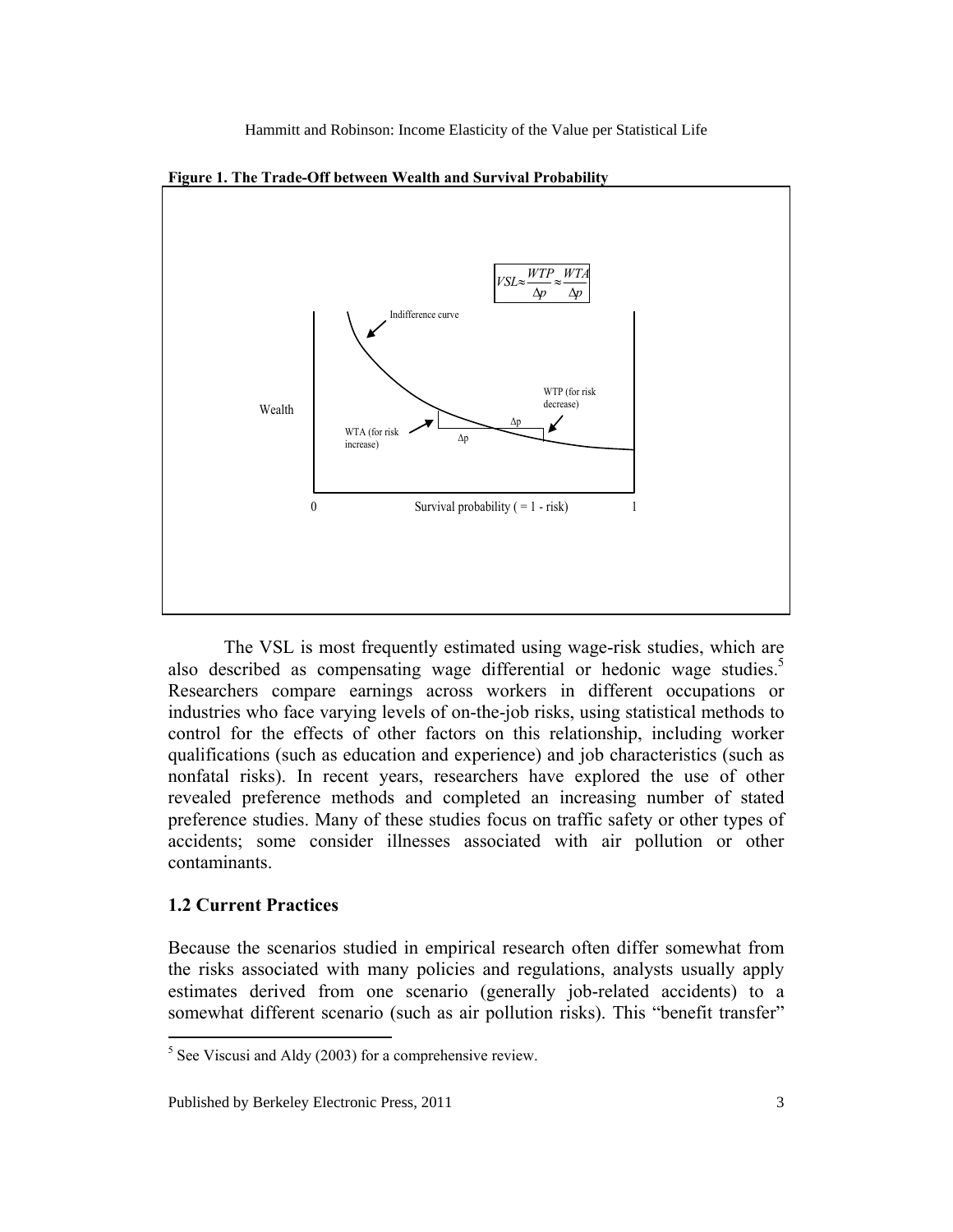involves assessing the quality of the data and methods used in the available studies as well as the extent to which they consider populations and risks similar to those addressed by the policy. Analysts may be able to adjust the primary research results to reflect some differences between the study and the policy scenario, but often the implications of these differences can only be explored qualitatively.

Analysts have used the benefit transfer approach to value mortality risks in numerous studies, generally following a two-step process. First, they identify a best estimate (or range of estimates) of the base VSL from the available research. Second, they determine whether and how to adjust this base VSL quantitatively to better fit the policy scenario. Each step is described briefly below.

### **1.2.1 Base VSL**

U.S. regulatory agencies have well-established approaches for estimating the base VSL; some international studies rely on the same research for their base estimates. The U.S. Office of Management and Budget's (OMB's) guidance for regulatory analysis (OMB 2003) suggests that the VSL is generally between roughly \$1 million and \$10 million (no dollar year reported). Most U.S. agencies use central values somewhat above the middle of this range, between about \$5 million and \$8 million when expressed in 2007 dollars.

These base estimates are derived largely from wage-risk studies conducted in the U.S. and other high income countries. The U.S. Environmental Protection Agency (EPA) relies on a review conducted by Viscusi (1992, 1993) for its base estimates (EPA 2000). The U.S. Department of Transportation's (DOT's) guidance (DOT 2009) relies on one wage-risk study (Viscusi 2004) and four meta-analyses (Miller 2000, Mrozek and Taylor 2002, Viscusi and Aldy 2003, and Kochi et al. 2006). A review conducted for the U.S. Department of Homeland Security (DHS) (Robinson 2008) and applied in recent DHS analyses (U.S. Coast Guard 2008a, 2008b) instead relies solely on the Viscusi (2004) wage-risk study, due largely to concerns raised by a recent expert panel (Cropper et al. 2007) about the data and methods used in the meta-analyses.<sup>6</sup>

Some analyses conducted for lower income countries rely on similar sets of studies for their base VSL estimates. For example, Lvovsky et al. (2000) use EPA's VSL estimates as the starting point for their analysis of six cities (Bangkok, Krakow, Manila, Mumbai, Santiago, and Shanghai); and World Bank (2006) cites U.S. and European studies as the source of the base estimates for Pakistan. This use of studies from high income countries results from the lack of research conducted in lower income countries. In a recent review, Robinson and

 $6$  Robinson (2008) has since been updated and published in abbreviated form as Robinson et al. (2010).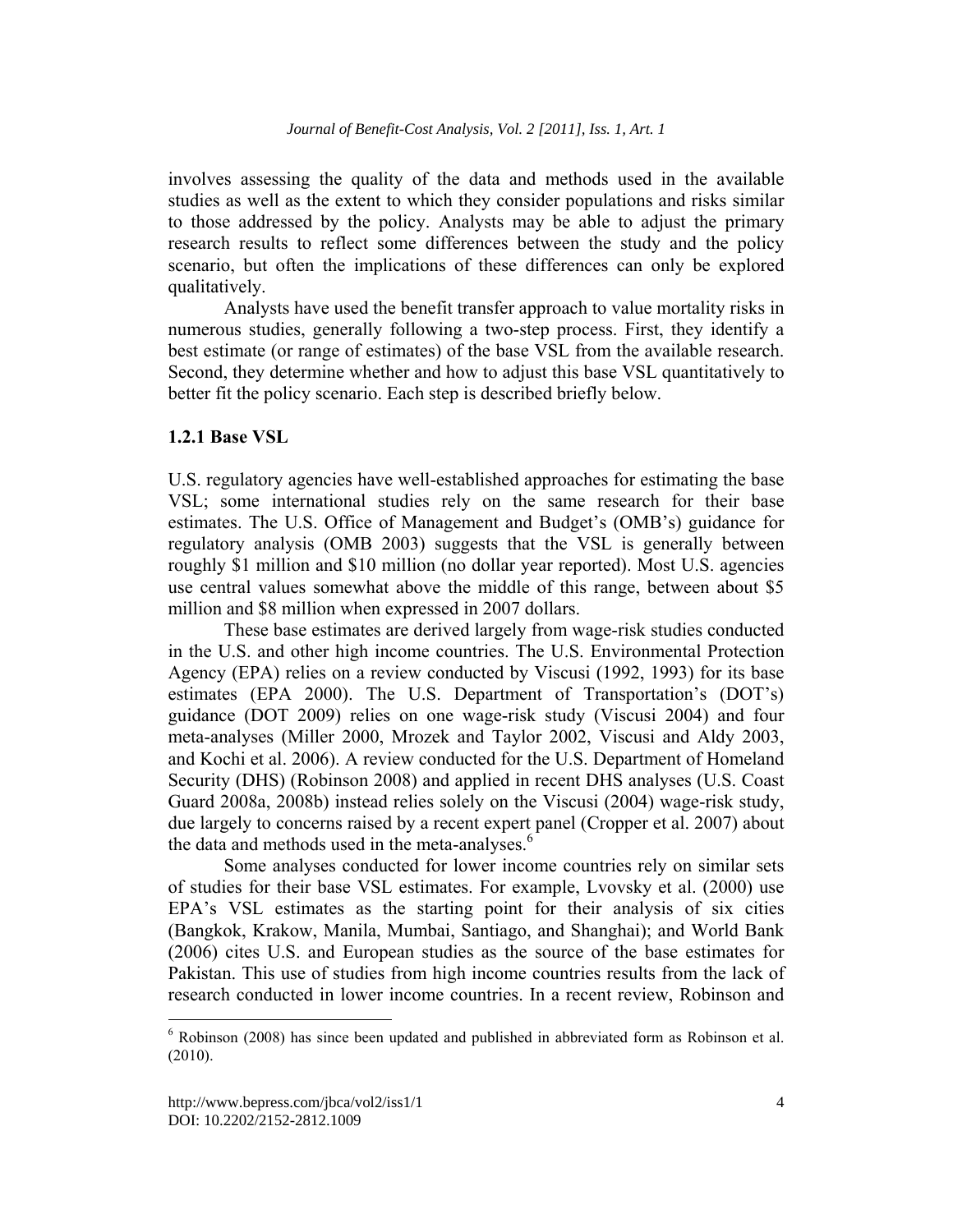Hammitt (2009) were unable to locate any VSL studies conducted in countries defined as low income by the World Bank.<sup>7</sup> They review 17 studies conducted in countries defined as middle income (some of which have now moved into the high income category), but find that these studies often suffer from shortcomings that limit their usefulness as the base VSL for extrapolation to lower income countries.

## **1.2.2 Income and Other Adjustments**

In U.S. regulatory analyses, the base VSL discussed above is often adjusted to address changes in real income over time, any significant delays between changes in exposure and changes in mortality incidence (latency or cessation lag), and some external costs (e.g., insured medical costs) not likely to be included in estimates of individual WTP (see Robinson and Hammitt 2010). While U.S. regulatory agencies do not currently adjust their estimates for cross-sectional differences in population subgroups (using the same average VSL regardless of the age or income of the group affected), such adjustments have been made elsewhere. For example, some Canadian analyses adjust for the age of those affected (e.g., Jenkins et al. 2007), as do some analyses conducted for the World Bank (e.g., Lvovsky et al. 2000).

 For the purpose of this article, we are primarily concerned with the approach used for income adjustments. U.S. regulatory agencies make these adjustments to reflect changes in real income between when the studies were conducted and when the regulation or policy would be implemented, although the approach differs across agencies. This adjustment involves estimating the proportional change in the VSL in response to a proportional change in real income; i.e., its income elasticity.

 The EPA generally applies a distribution of values to characterize uncertainty about the relevant income elasticity, with a mode of 0.40 and endpoints at 0.08 and 1.00 based on its 1999 review of the literature (Industrial Economics 1999, EPA 1999). It measures the change in income using yearly estimates of real per capita gross domestic product (GDP) (see EPA 2006 for an example). DOT (2009) instead applies an income elasticity of 0.55 based on Viscusi and Aldy (2003), measuring changes in real income using the wages and salary component of the Employment Cost Index.

 $<sup>7</sup>$  The World Bank classifies countries based on their gross national income (GNI) per capita, using</sup> exchange rates to convert to U.S. dollars. As of 2007, the categories are: low income, \$935 or less per capita; lower middle income, \$936 to \$3,705; upper middle income, \$3,706 to \$11,455; and high income, \$11,456 or more. "World Bank List of Economies (July 2008), Country Classification Table" (http://go.worldbank.org/K2CKM78CC0, as viewed September 26, 2008).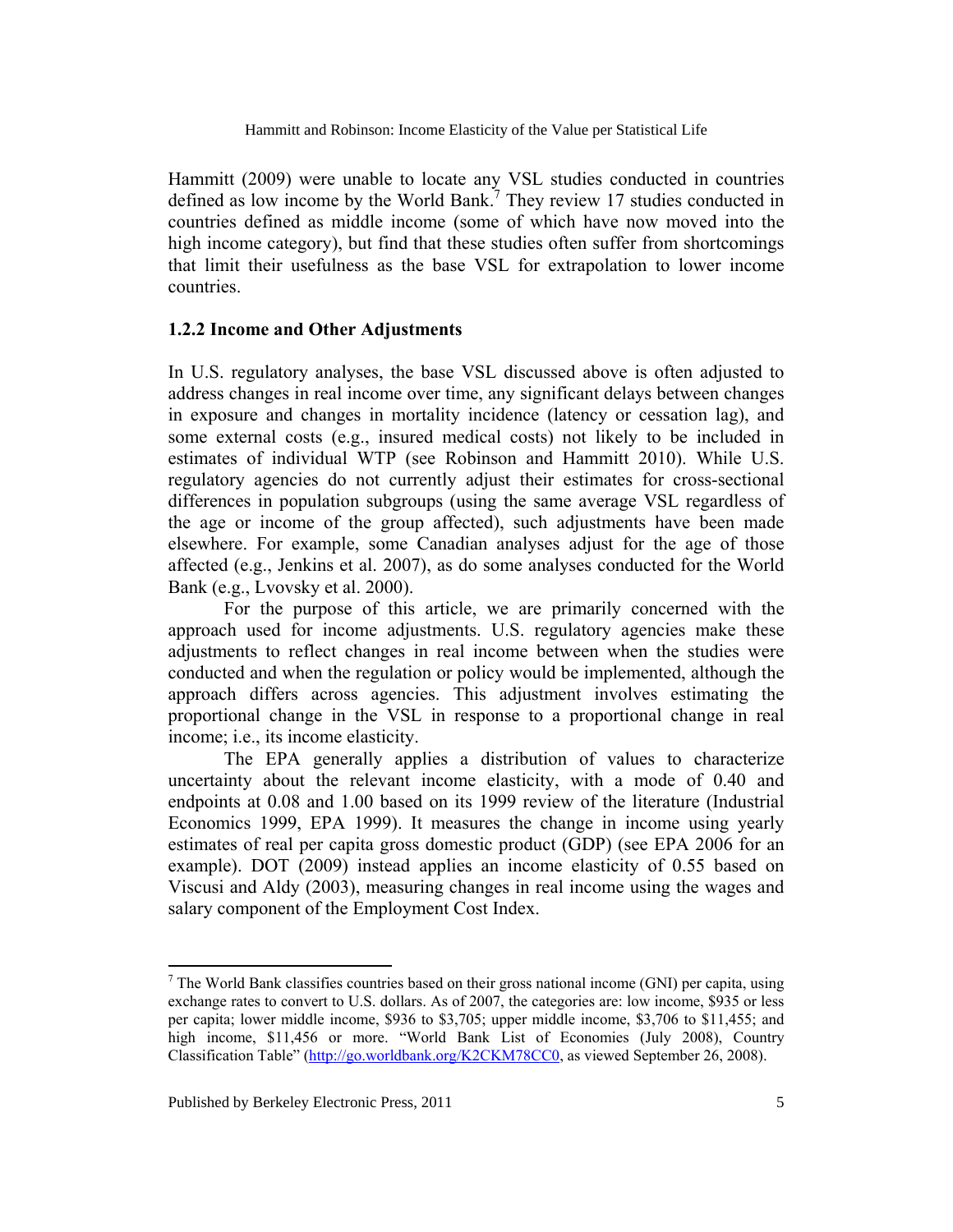Recent DHS regulatory analyses (e.g., U.S. Coast Guard 2008a, U.S. Coast Guard 2008b) use estimates developed in Robinson (2008). That report adjusts the VSL estimates from Viscusi (2004) from the year when the underlying data were collected (1997) to the year used in the analysis (2007). For income elasticity, estimates are derived from Viscusi and Aldy (2003), but taken from a different model than referenced in the DOT guidance. In this case, the estimates are from the model that both controls for the largest number of potentially confounding variables and uses robust regression with Huber weights to adjust for outliers that may distort the results. These elasticities include a mean of 0.47 and a 95 percent confidence interval ranging from 0.15 to 0.78. For income growth data, the DHS report relies on the Current Population Survey, which is the source of earnings data for the Viscusi (2004) study (as well as for several of the U.S. VSL studies used by Viscusi and Aldy in developing the income elasticity estimates). U.S. regulatory agencies do not use different VSL estimates for different income subgroups; they apply the same average VSL to all the members of the population affected by their regulations in a given year, adjusting only for changes in income over time.

 Thus the central estimates of income elasticity used by U.S. regulatory agencies are similar. The elasticity used in recent DHS analyses (0.47) is slightly larger than the best estimate (0.40) currently used by EPA and below the estimate (0.55) used by DOT. However, the DHS confidence interval (0.15 to 0.78) includes the best estimates applied by these other agencies. The interval is somewhat narrower than the range used by EPA (0.08 to 1.00), which was based on the studies available when it conducted its 1999 literature review, rather than on the more recent Viscusi and Aldy meta-analysis.<sup>8</sup>

 In contrast, studies that transfer VSL estimates from high income countries to lower income countries frequently use higher values. In some cases (e.g., World Bank 2002a, World Bank 2002b), the elasticities are not reported. However, many studies apply an elasticity of 1.0 as their central or best estimate (e.g., Lvovsky et al. 2000, Larson and Rosen 2002, World Bank 2002c, World Bank 2006), often with little or no discussion of related theory or empirical research. We have found only a few studies (e.g., Stevens et al. 2005) that use higher elasticities.<sup>9</sup> The following section explores the available research on income elasticity in more detail.

1

 $\frac{8}{9}$  DOT uses a single elasticity estimate rather than a range.

<sup>&</sup>lt;sup>9</sup> Another example of the use of a higher elasticity is Blumberg et al.'s (2006) study of air pollution in China. While they apply a base VSL derived from Chinese research rather than from a higher income country, they use an elasticity of 1.42 (based on Wang and Mullahy 2006) to estimate the effect of future income growth on this VSL.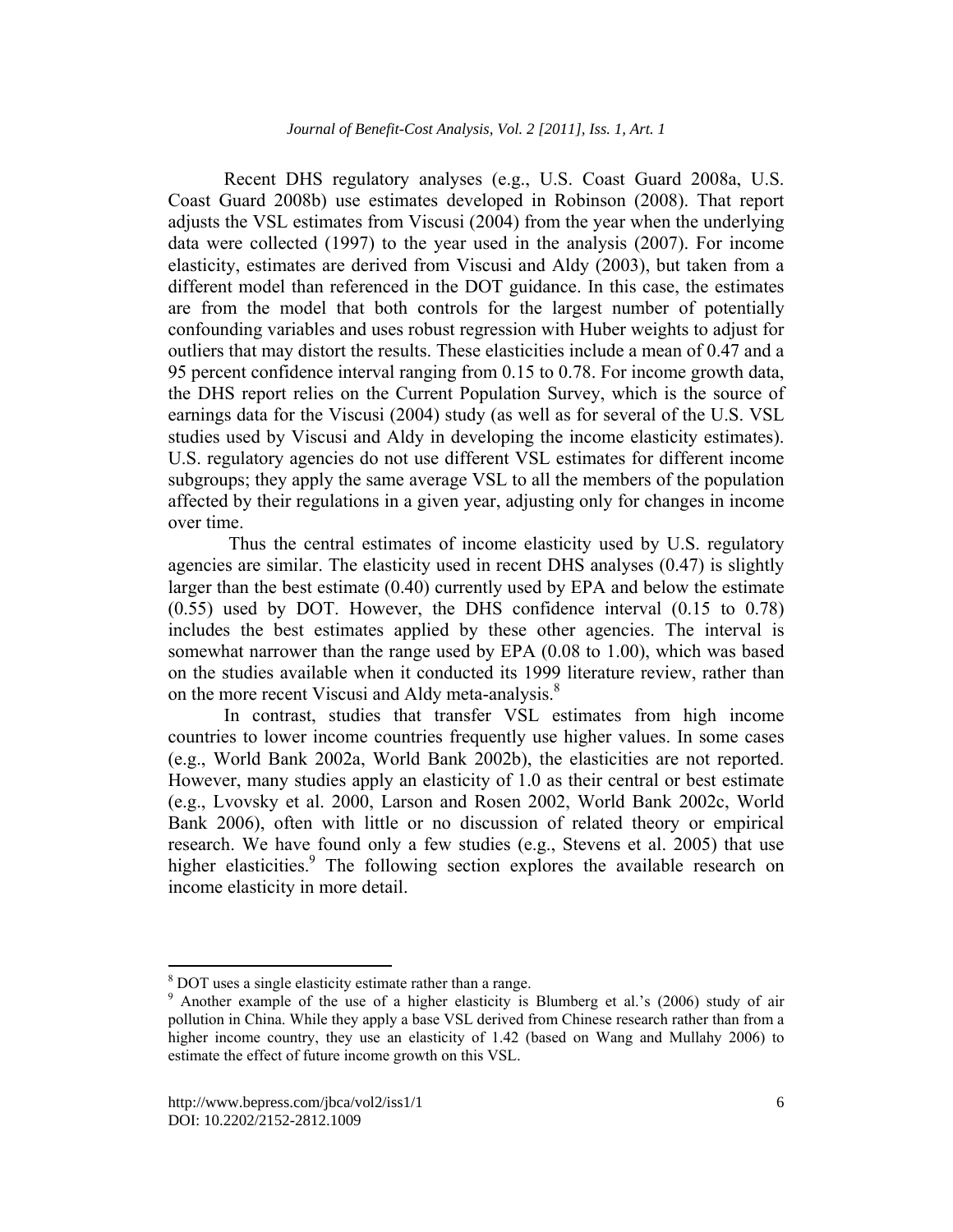## **2.0 EMPIRICAL RESEARCH**

Both economic theory and numerous empirical studies indicate that the VSL increases as income increases, similar to a normal good. The key question is whether the increases are proportionate, and if not, whether mortality risk reductions can be viewed as a "luxury" (i.e., WTP for risk reductions grows faster than income, with an elasticity greater than  $1.0$ .<sup>10</sup> This issue is of particular importance in estimating the VSL for low income populations. Because of the lack of studies conducted in these countries, analysts often extrapolate the VSL from values for higher income countries. Changing the elasticity can alter the resulting VSL by orders of magnitude.

 Holding all else constant, elasticities should be the same regardless of whether they are measured longitudinally (following the same population over time) or cross-sectionally (across different groups at a single point in time). However, a mean elasticity calculated over a defined income interval may differ from the mean calculated over a narrower or wider interval, if elasticity is not constant across income levels. In addition, elasticity estimates are likely to reflect effects for which controls are lacking in the statistical analyses, such as cultural attitudes towards risk, structural differences in job markets and healthcare systems, and other factors. As a result, different studies can lead to significantly different estimates. This section begins with an example illustrating the importance of this concern, then reviews the evidence on VSL income elasticity.

#### **2.1 An Illustration**

 $\overline{a}$ 

Given that the VSL represents individuals' willingness to exchange income (or wealth) for small changes in mortality risks, it seems self-evident that the VSL would increase as income increases. However, this increase is not necessarily proportional: the income elasticity of the VSL may be greater or less than 1.0. Assuming that elasticity is constant over the income levels of concern, it can be used to estimate the VSL as follows:

$$
VSLB = VSLA * (IncomeB/IncomeA)elasticity
$$
 (1)

<sup>&</sup>lt;sup>10</sup> Luxury goods are usually defined as those that are purchased in larger quantities as income increases. As discussed by Flores and Carson (1997), the income elasticity of WTP for a particular quantity is influenced by many additional (and often unobservable) factors. This means that a good for which demand elasticity is greater than 1.0 will not necessarily have an elasticity of WTP that is greater than 1.0 and vice-versa. As they note: "the rich man may buy proportionately more loaves of bread than his poorer brother, but this does not imply he is willing to pay proportionately more for the same loaf." (p. 295).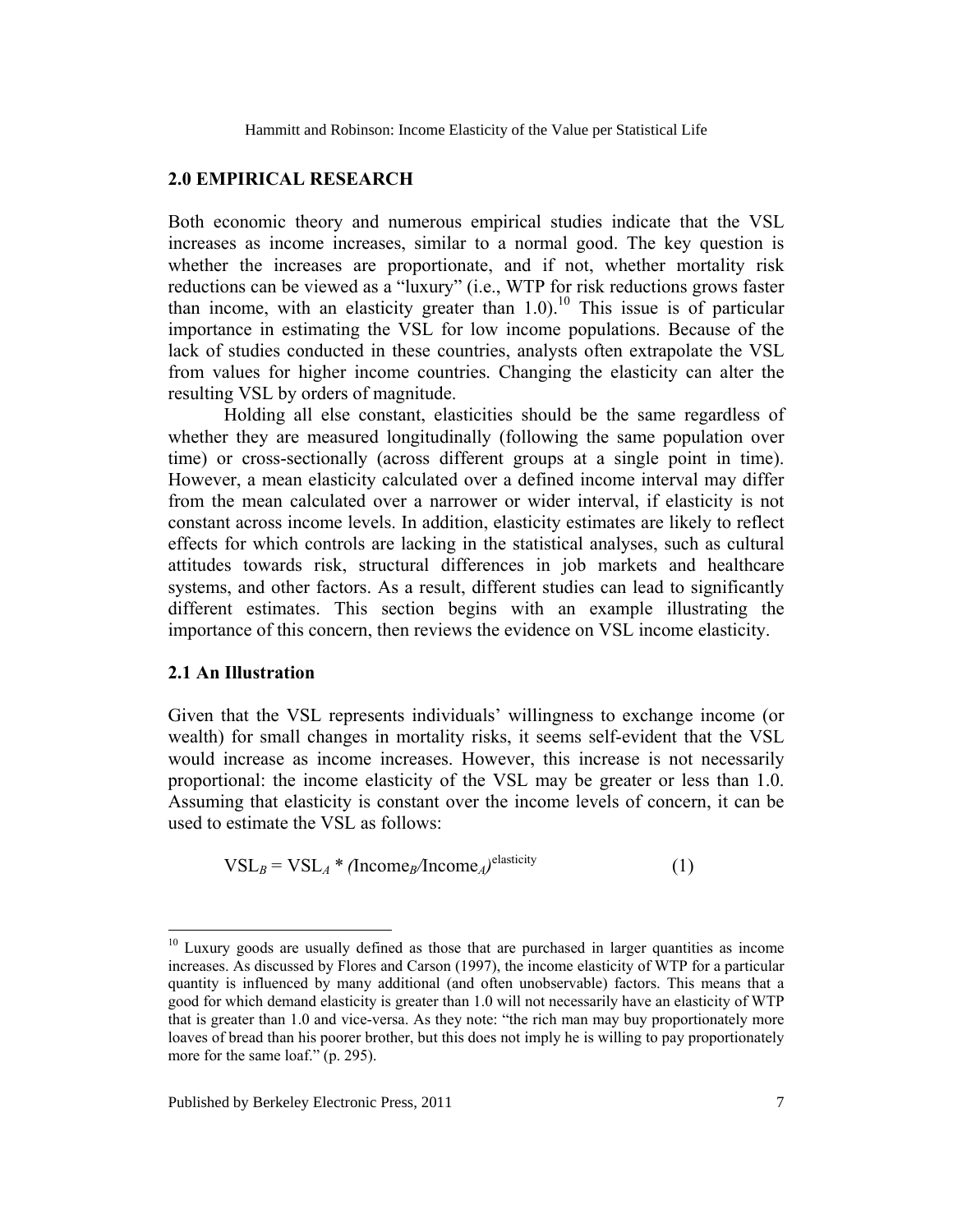In this formula, "VSL*B*" is the result of extrapolating from "VSL*A*" given the ratio of the income levels for groups  $A$  and  $B$  and the elasticity estimate.<sup>1</sup>

 A simple example illustrates this relationship. In 2007, per capita gross national income (GNI) was about \$46,000 in the U.S., compared to an average of about \$1,900 in Sub-Saharan Africa.<sup>12</sup> Robinson (2008) suggests a central U.S. VSL of \$6.3 million for the same year, based on the Viscusi (2004) wage-risk study and applying an income elasticity of 0.47 from Viscusi and Aldy (2003).

 If the VSL were constant regardless of income (an income elasticity of zero), the average U.S. resident would be willing pay the same amount for mortality risk reduction as the average resident of Sub-Saharan Africa. Based on the relationships introduced in Section 1.1, a VSL of \$6.3 million is equivalent to a payment of \$630 for a 1 in 10,000 annual risk reduction, which is about 1.4 percent of a \$46,000 income but about 33 percent of a \$1,900 income. Assuming that the VSL does not vary with income in this case appears nonsensical, because the individual with the smaller income is much more constrained in the money he or she has available for essential expenditures on food, shelter, or basic health care—and seems unlikely to choose to allocate such a high fraction of income to such a small risk reduction.

Intuitively, an individual with a very low income devotes most of his or her consumption expenditures to survival: spending a comparatively large amount for a relatively small change in survival probability appears irrational. Such individuals face many opportunities to purchase goods or services that will potentially increase their longevity, many of which are more cost-effective than the \$630 investment in a 1 in 10,000 risk reduction implied by a \$6.3 million VSL. Purchasing these less expensive risk reductions is likely to quickly exhaust the budget of a low income individual.

The effects of alternative elasticities are illustrated in Table 1, which indicates that applying different values can change the extrapolated VSL (for an income of \$1,900) by orders of magnitude.

 $11$  This formulation uses a logarithmic approach to calculate arc elasticity, assuming that elasticity is constant over the income range. If we instead estimate elasticity by dividing the percent change in the VSL by the percent change in income, it will no longer be constant, varying depending on the starting point. The detailed derivation of this formula is provided in Appendix B of Robinson (2008).

 $12$  Unless otherwise noted, in this article all currencies are translated to international dollars based on purchasing power parity (PPP). An international dollar is designed to have the same purchasing power as a dollar of GNI spent in the U.S. economy. GNI data are from "Gross National Income Per Capita 2007, Atlas Method and PPP," World Development Indicators Database, revised October 17, 2008 (http://go.worldbank.org/7RQCV7Z0U0, as viewed April 10, 2009).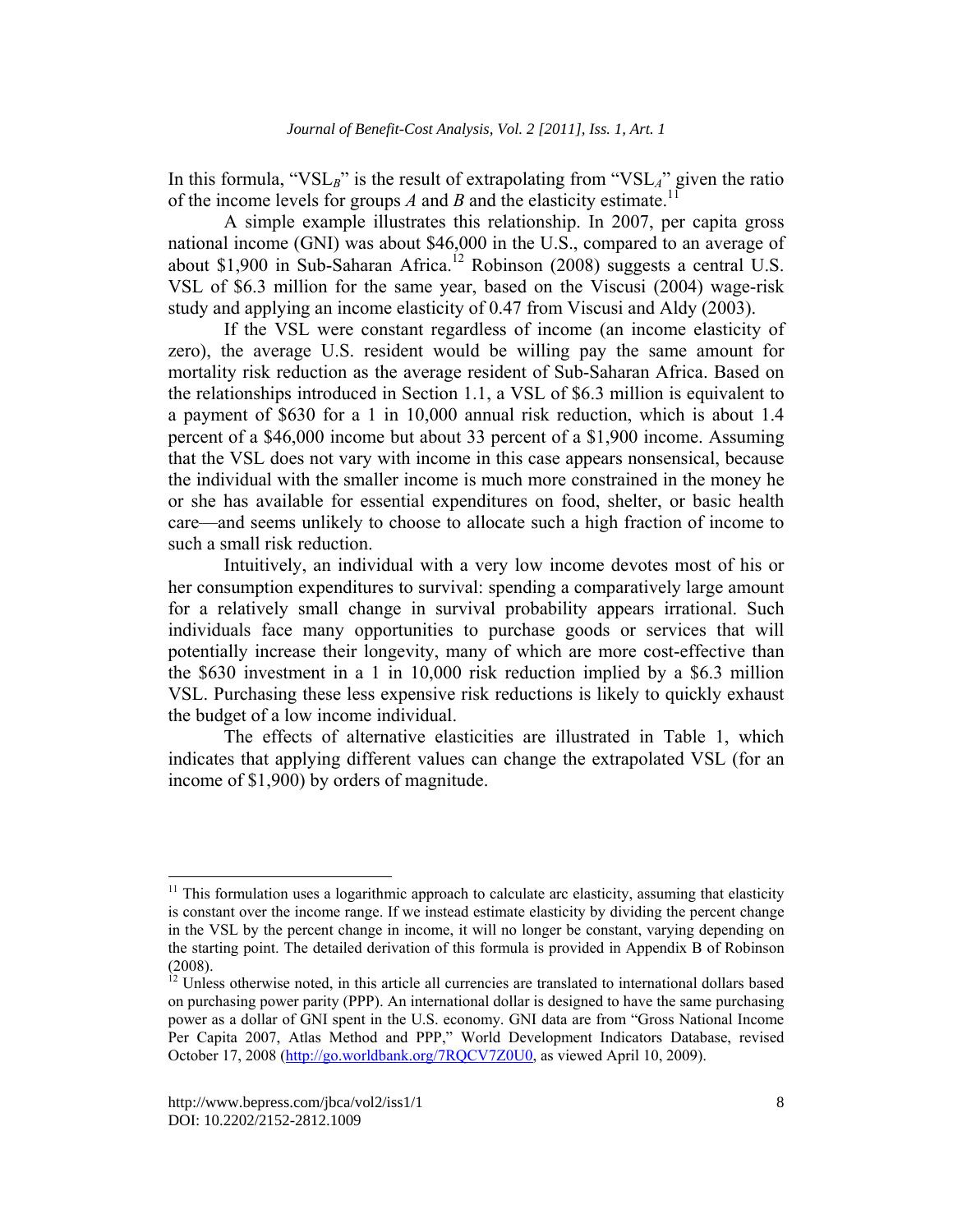|                    | <b>Extrapolated VSL for</b><br>income $=$ \$1,900 <sup>b</sup>                       | <b>Converted to WTP for 1</b><br>in 10,000 risk change | WTP as a percent of<br>income $= $1,900$ |  |  |
|--------------------|--------------------------------------------------------------------------------------|--------------------------------------------------------|------------------------------------------|--|--|
| Elasticity $= 0$   | \$6.3 million                                                                        | \$630                                                  | 33 percent                               |  |  |
| Elasticity = $0.5$ | \$1.3 million                                                                        | \$130                                                  | 7 percent                                |  |  |
| Elasticity = $1.0$ | \$260,000                                                                            | \$26                                                   | $1.4$ percent <sup>c</sup>               |  |  |
| Elasticity = $1.5$ | \$52,900                                                                             | \$5.29                                                 | $0.3$ percent                            |  |  |
| Elasticity = $2.0$ | \$10,700                                                                             | \$1.07                                                 | $0.06$ percent                           |  |  |
| Notes:             | a Elasticity estimates are illustrative; see text for discussion of related research |                                                        |                                          |  |  |

Table 1. Illustration of the Effect of Income Elasticity<sup>a</sup> on the Estimated VSL

s are illustrative; see text for discussion of related research.

b. Extrapolated from a U.S. VSL of \$6.3 million and U.S. per capita gross national income (GNI) of \$46,000. c. The U.S. VSL of \$6.3 million is 1.4 percent of U.S. income if converted to WTP for a 1 in 10,000 risk change.

The final column indicates that an elasticity of 1.0 maintains the U.S. relationship of WTP (for a 1 in 10,000 risk change) as 1.4 percent of income. The smaller elasticities lead to WTP estimates that are an increasing fraction of income for poorer individuals, while larger elasticities lead to estimates that decline as a fraction of income. Because it seems reasonable to assume that WTP as a percentage of income might drop below the U.S. level at very low incomes (given the limited money available to fund more basic needs), this comparison suggests that elasticities larger than one might be appropriate when extrapolating to very low income countries.

## **2.2 Results of Empirical Studies**

 $\overline{a}$ 

In the research literature, five approaches have been used to varying degrees to estimate the income elasticity of the VSL: (1) cross-sectional analysis of withinsample variation from contingent valuation surveys; (2) meta-analysis of (primarily) wage-risk studies; (3) longitudinal analysis of wage-risk estimates within a particular population; (4) comparisons of VSL estimates across countries with differing income levels; and  $(5)$  quantile analysis of wage-risk data.<sup>13</sup> We briefly summarize each approach and the resulting findings below.

 $13$  The work discussed in this section is closely related to work that addresses the relationship between the income elasticity of the VSL and the coefficient of relative risk aversion found in financial studies. As Kaplow (2005) discusses, the latter coefficient is generally greater than 1.0, suggesting that the VSL income elasticity should also be greater than one. The rationale for discrepancies between VSL income elasticity and financial risk aversion, as well as the reconciliation of these differences, are discussed in Eeckhoudt and Hammitt (2001), Kniesner et al. (2010), Evans and Smith (2010), and Hammitt and Haninger (2010).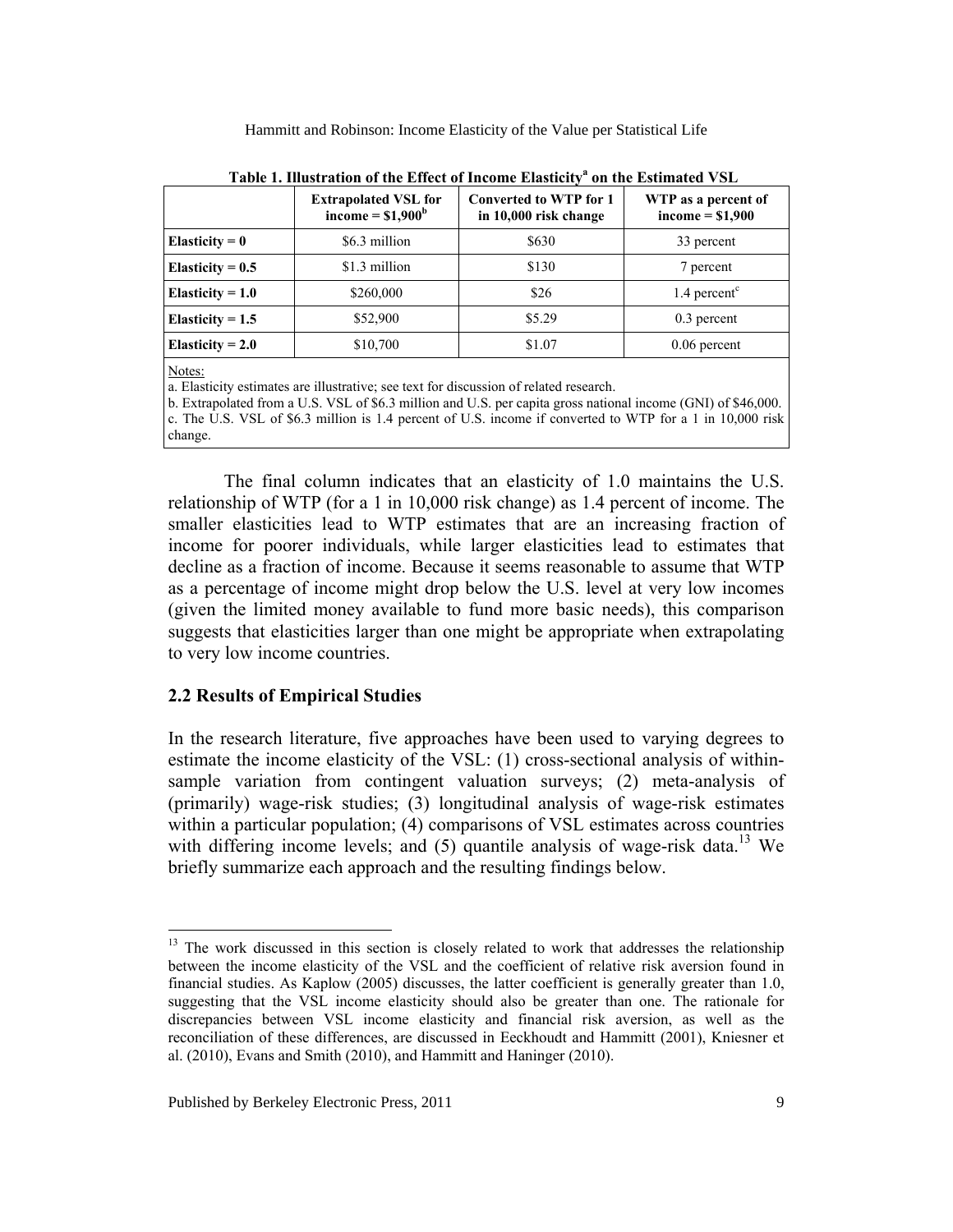#### **2.2.1 Estimates from Contingent Valuation Surveys**

When the EPA first developed its approach for adjusting the VSL for real income growth over time (EPA 1999), the research available on income elasticity was primarily derived from contingent valuation surveys (Industrial Economics 1999). These studies allow researchers to look at cross-sectional differences within the population surveyed at that particular point in time, and assess the extent to which WTP varies depending on the income levels of the respondents.

EPA based its estimates on seven then-available contingent valuation studies as well as two previous literature reviews, resulting in the range of income elasticities discussed earlier (a mode of 0.40 and endpoints at 0.08 and 1.00). More recent contingent valuation surveys and other stated-preference studies appear to provide estimates towards the low end of this range. For example, Corso et al. (2001) find an elasticity of 0.4 in a general population while Alberini et al. (2004) find elasticities ranging from 0.2 to 0.3 in a study focused on individuals over age 40. Hammitt and Haninger (2010) find elasticities of 0.1 to 0.3 in their study of pesticide and motor vehicle risks to adults and children. All of these studies were conducted in the U.S. or other high income countries.

 Contingent valuation studies conducted in lower income countries result in varying estimates. For example, Hammitt and Zhou (2006) find elasticities ranging from about 0.06 to 0.2 in their Chinese study, while a study from another area in China (Wang and Mullahy 2006) finds a much larger elasticity of about 1.4. The reasons for these differing estimates are unclear; they may result from differences in the populations and types of risks studied as well as from differences in survey design and implementation.

#### **2.2.2 Estimates from Meta-Analyses**

As EPA was developing its income-adjustment approach based on the thenavailable stated-preference research, a number of meta-analyses were underway that combined estimates from various VSL studies—primarily wage-risk studies. In these studies, individual's wages (or the log of wages) are the dependent variable in the regression analysis, so one cannot enter the interaction between wage and risk as an independent variable. While it might be possible to instead enter the interaction of risk with total personal or household income as an independent variable, the strong correlation of wages with total income makes estimation difficult.

 Meta-analyses address this challenge by combining results across studies. As noted above, DOT and DHS rely on income elasticities from the metaanalyses reported in Viscusi and Aldy (2003), who review the results of previous research and develop additional estimates. Viscusi and Aldy first use their dataset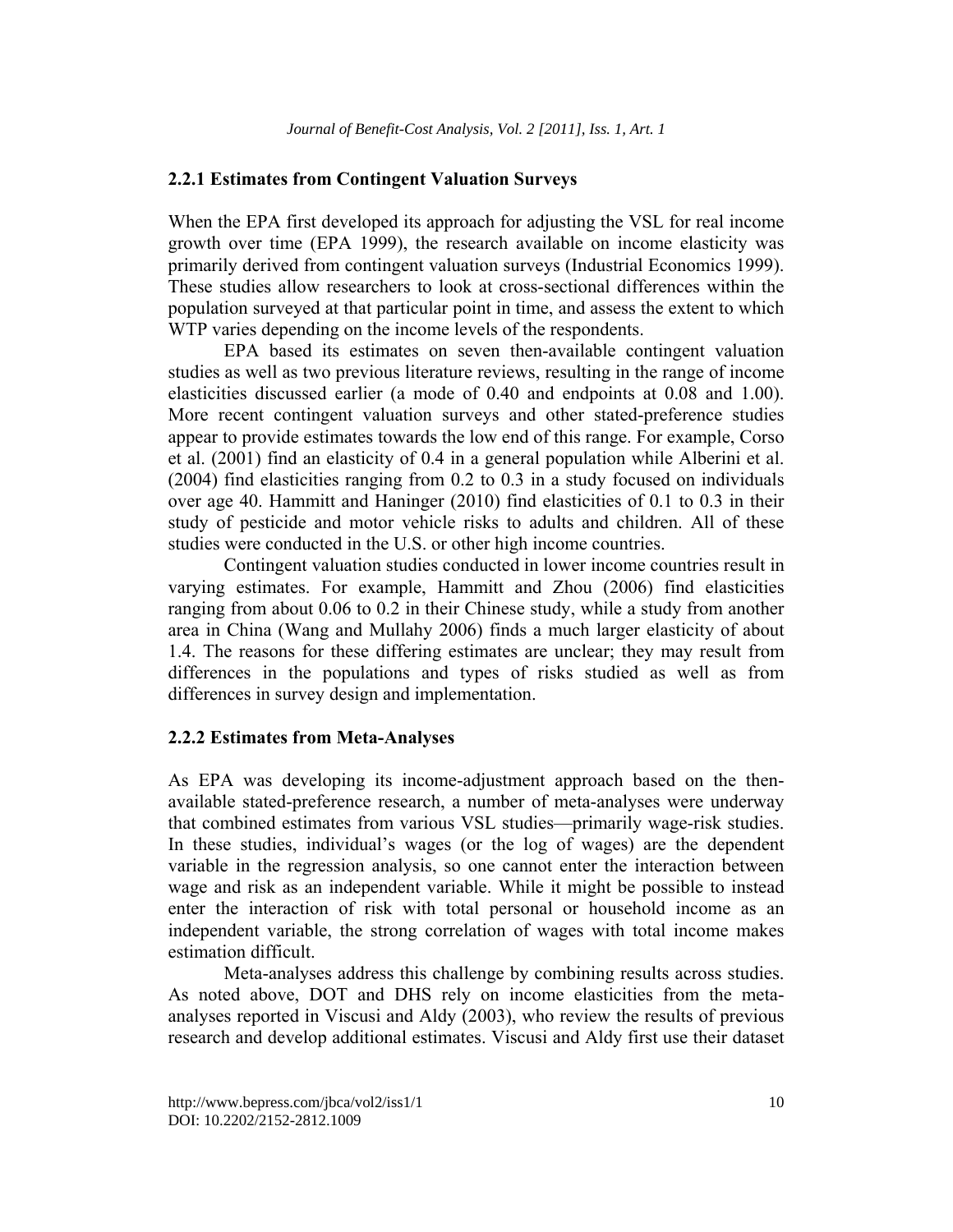of wage-risk studies to re-estimate selected models developed in four previous meta-analyses: Liu, Hammitt and Liu (1997), Miller (2000), Bowland and Beghin (2001), and Mrozek and Taylor (2002). In the four original meta-analyses, these models result in mean income elasticities ranging from 0.46 to 1.66. When the models are applied instead to the wage-risk studies reviewed by Viscusi and Aldy, the mean elasticity ranges from 0.51 to 0.61; i.e., the use of a consistent set of studies substantially narrows the range of mean estimates despite differences in the modeling.

 Viscusi and Aldy (2003) then evaluate numerous other model specifications. They present the results for six additional models, using two different regression techniques (ordinary least squares and robust estimation with Huber weights) with three, four, or eighteen control variables. The mean income elasticities from Viscusi and Aldy's six models range from 0.46 to 0.60, with five of the six estimates between 0.46 and 0.51.

 More recently, Bellavance et al. (2009) completed a meta-analysis using a different modeling approach (mixed effects regression). They found elasticities ranging from 0.72 to 1.08 based on wage-risk studies from nine (primarily high income) countries. Thus the meta-analyses find elasticities generally towards the high end of the range suggested by the contingent valuation studies, in most cases greater than 0.4 but less than 1.0.

### **2.2.3 Estimates from Longitudinal Studies**

An alternative to conducting meta-analyses of the wage-risk studies is to estimate income elasticity longitudinally from wage-risk data, focusing on how the VSL changes over time in a particular population. The two available longitudinal studies lead to different conclusions than most of the stated preference studies and meta-analyses described above. Hammitt, Liu, and Liu (2000) estimate the relationship between wages and job-related risks for each year from 1982 to 1997 in Taiwan, when real per capita gross national product (GNP) grew by a factor of about 2.5 and the workplace fatality rate dropped by half. They find income elasticities ranging from 2.0 to 3.0 based on per capita GNP. Costa and Kahn (2004) consider changes in the wage-risk relationship between 1940 and 1980 in the U.S., as earnings increased and job-related risks declined over time. Their preferred elasticity estimates are 1.5 to 1.7 based on per capita GNP.

 These two studies suggest that, as economies develop, income increases and job-related risks decrease. As a result, workers have a greater ability to exchange wages for improved safety and the compensating wage differential for riskier jobs rises. It is unclear, however, whether the larger elasticities primarily reflect the effects of income growth or also reflect changes in attitudes towards risk that occur over these time periods.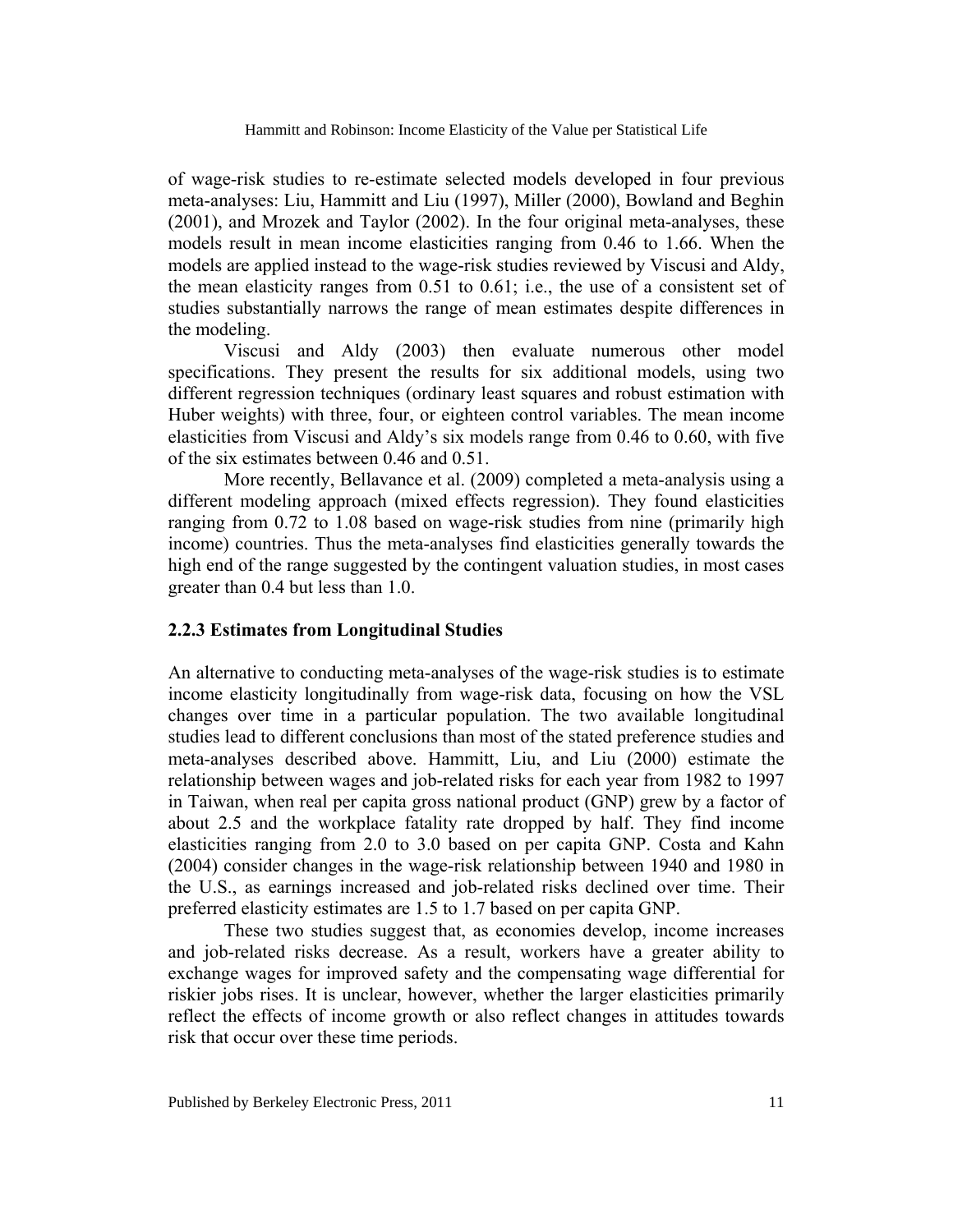## **2.2.4 Estimates from Cross-Country Comparisons**

The research discussed above relies primarily on studies from high income countries. In a recent review, Robinson and Hammitt (2009) were unable to locate any studies conducted in countries now classified as low income by the World Bank, but evaluated 17 studies from middle income countries. The authors of some of these studies note that their results are smaller than would be expected if an elasticity of 1.0 were applied to VSL estimates from the U.S. or other high income countries, but most do not quantify the implied elasticity. One exception is Hammitt and Ibarrarán (2006), who indicate that, if the entire difference between their Mexican VSL estimates and U.S. estimates is attributed to income, then the elasticity is between 1.4 and 2.0. Thus the limited evidence from crosscountry comparisons appears consistent with the longitudinal studies in suggesting elasticities greater than 1.0.

## **2.2.5 Estimates from Quantile Regressions**

The research described above presents something of a quandary, with contingent valuation studies and wage-risk meta-analyses generally providing elasticities below 1.0 and longitudinal studies and cross-country comparisons showing elasticities well in excess of 1.0. Recent studies provide important insights into these issues, exploiting the development of new data and statistical tools.

Evans and Schaur (2010) explore the inter-relationship between age and income within the context of a wage-risk study.<sup>14</sup> Data on wages and other personal characteristics are taken from the Health and Retirement Survey, which began in 1991 and tracks individuals over time starting between the ages of 51 and 61. Fatality risk data are taken from the Census of Fatal Occupational Injuries (CFOI), which was initiated in 1992 to address problems with older fatality risk data sources. For example, as a census, it avoids possible biases associated with previous sampling strategies; it also involves substantially increased confirmation of the data.

In their statistical analysis, Evans and Schaur use a quantile approach, which allows them to examine the wage-risk trade-offs at different points in the wage distribution as well as at different ages. This is a significant enhancement to the approach used in older wage-risk studies, which generally estimate the average VSL. Evans and Schaur find that variation in wages contributes more to variation in the VSL than does age variation. While the VSL declines with age, its absolute value as well as the rate of decline varies depending on the point in the wage distribution where it is estimated.

<sup>&</sup>lt;sup>14</sup> In a related article, Evans and Smith (2010) explore how leaving the labor force, healthcare costs, and mortgage commitments affect the relationship between income and the VSL.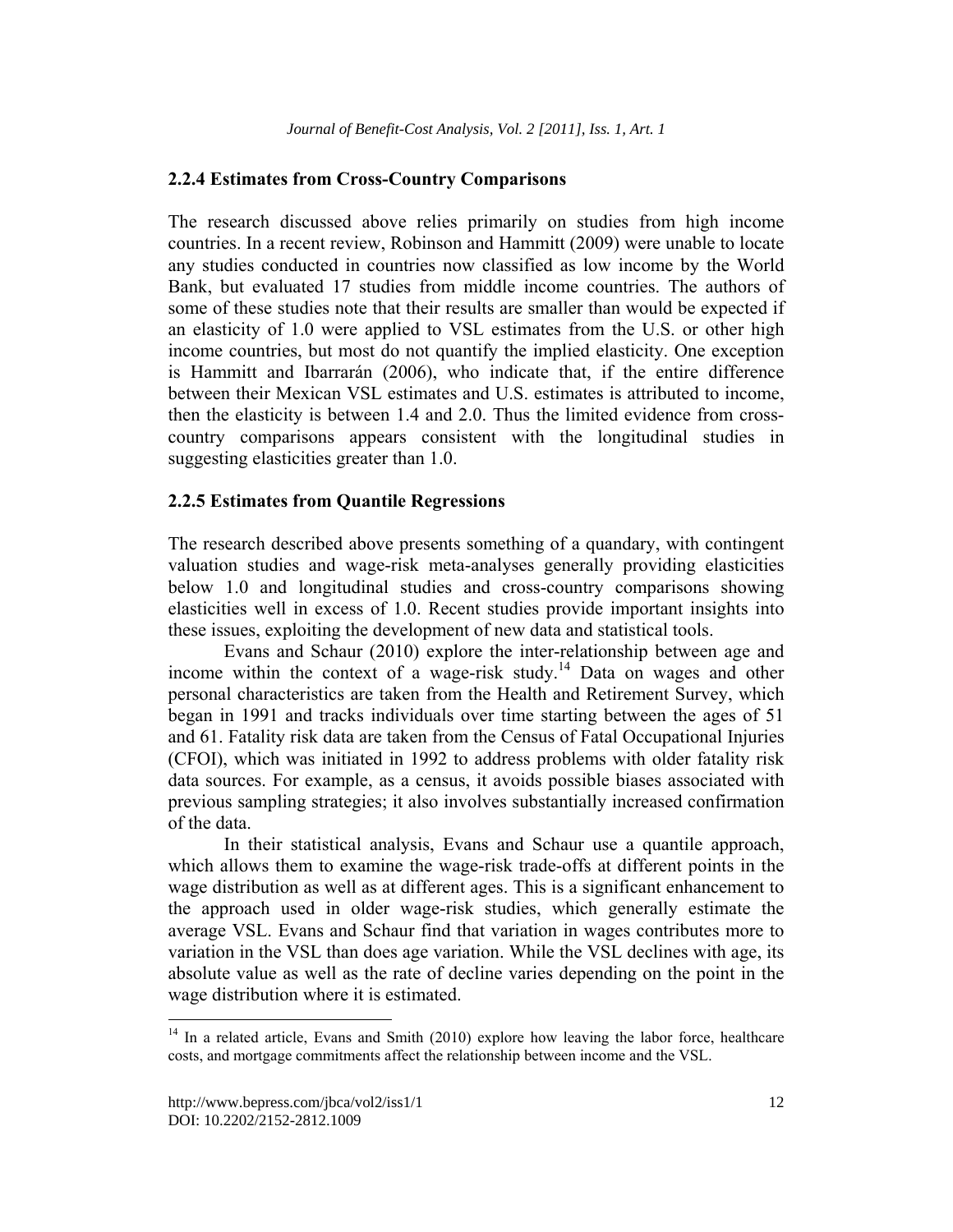Kniesner et al. (2010) also use quantile regressions to explore the income elasticity of the VSL. They rely on the Panel Study of Income Dynamics for data on wages and other worker characteristics and on the CFOI for data on fatality risks. They find that elasticity generally declines as income rises. In the lowest quantile (0.10), the elasticity is 2.24, declining to 1.23 in the highest quantile (0.90), with a mean of 1.44 across quantiles. Because the analysis is based on U.S. data, even those individuals in the lowest quantile have incomes well above the mean in low income countries. Assuming a 2,000 hour work year and inflating to 2007 dollars, the average hourly wage at the 10<sup>th</sup> percentile is equivalent to annual U.S. earnings of about \$20,300; as noted earlier, the dividing line between high and middle income countries was \$11,455 per capita GNI in 2007 according to the World Bank.

In combination, these newer studies indicate that the income elasticity of the VSL varies depending on the income level, providing an explanation for the divergent results of the studies discussed earlier. At higher incomes, the lower elasticities found in the contingent valuation studies and wage-risk meta-analyses appear sensible. At lower incomes, the elasticities found in the longitudinal studies and cross-country comparisons may be more reasonable.

### **2.3 Conclusions and Implications**

As noted earlier, this article is primarily concerned with the approach used to estimate the VSL in lower income countries where the value of small mortality risk reductions has not been well studied. When assessing the benefits of riskreducing policies in these areas, analysts generally use the benefit transfer method to extrapolate values from studies conducted in higher income countries. As illustrated in Section 2.1, the income elasticity applied in this extrapolation can substantially influence the results.

While several contingent valuation studies and meta-analyses suggest VSL income elasticities below 1.0, these studies were conducted largely in high income countries and their results may not be applicable to countries in significantly different stages of development. The illustrative analysis in Section 2.1 suggests that using these elasticities to extrapolate to countries with very low incomes leads to VSL estimates that appear implausibly large. It seems unreasonable to assume that the average individual in these countries would be willing to devote a large fraction of his or her own income to such small risk reductions, given both the need to fund basic necessities and the opportunity to invest in less costly risk-reducing activities. Comparison of VSL estimates from high and middle income countries reinforces the conclusion that elasticities greater than 1.0 may be reasonable in these extrapolations.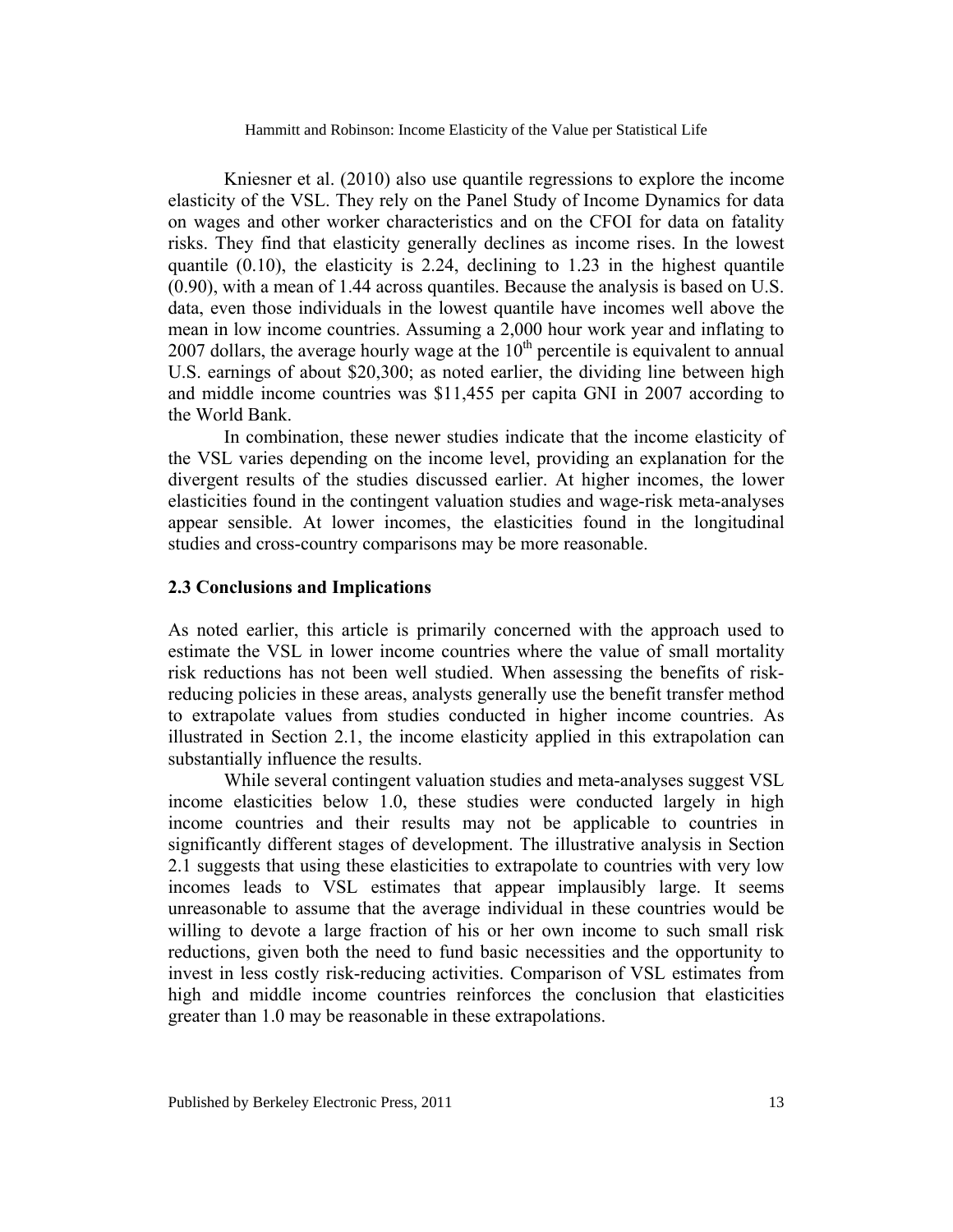The longitudinal and income quantile studies provide insights into why the results of the contingent valuation studies and meta-analyses appear to conflict with these comparisons. The longitudinal studies suggest that economic development provides more opportunities to exchange wages for reduced risks, increasing the rate at which the VSL grows in proportion to income. In addition, societal attitudes towards risks may change as countries become wealthier and safer. Recent studies using quantile regressions also suggest that differences in elasticities across income groups are masked in the older studies by the focus on sample means.

Elasticities greater than 1.0 mean that individuals' WTP for small mortality risk reductions becomes a smaller percentage of income as income decreases, which appears consistent with the constraints faced by very poor populations—who are likely to find it challenging to fund day-to-day needs for basic subsistence. These higher elasticities are also consistent with the intuition that, as material wants are better satisfied, the relative value of health and longevity increases.

 However, while elasticities above 1.0 appear sensible, the actual value is uncertain given the diverse results of the available studies. Extrapolating to very low income countries also involves going outside of the range of incomes considered in the empirical studies. This uncertainty suggests that the effects of a range of elasticities should be explored when extrapolating VSL estimates from high income countries to low income countries with significantly different economies. In addition, analysts may find it useful to calculate the "breakeven" VSL; i.e., the VSL at which the benefits of a policy no longer exceed its costs or at which the ranking of the different policy options changes. This breakeven VSL can be compared to the values that result when different income elasticities are applied to determine whether the policy appears cost-beneficial.

## **3.0 RELATIONSHIP TO FUTURE EARNINGS AND CONSUMPTION**

Given the uncertainty in the income elasticity estimates, one question that arises is whether it is possible to compare the VSL that results from their application to other measures to determine its reasonableness. Theory suggests that the VSL will exceed the present value of future earnings (i.e., of human capital) and of future consumption (discounted to reflect time preferences), because it reflects the values that individuals place on the joy and satisfaction of living in addition to their productivity or consumption. Given that consumption is largely funded by earnings (as well as wealth), the two measures are closely associated but can follow different patterns over an individual's lifecycle. Earnings and consumption may not occur in the same time period because of the ability to transfer income over time by borrowing, saving, and investing or purchasing insurance. Below,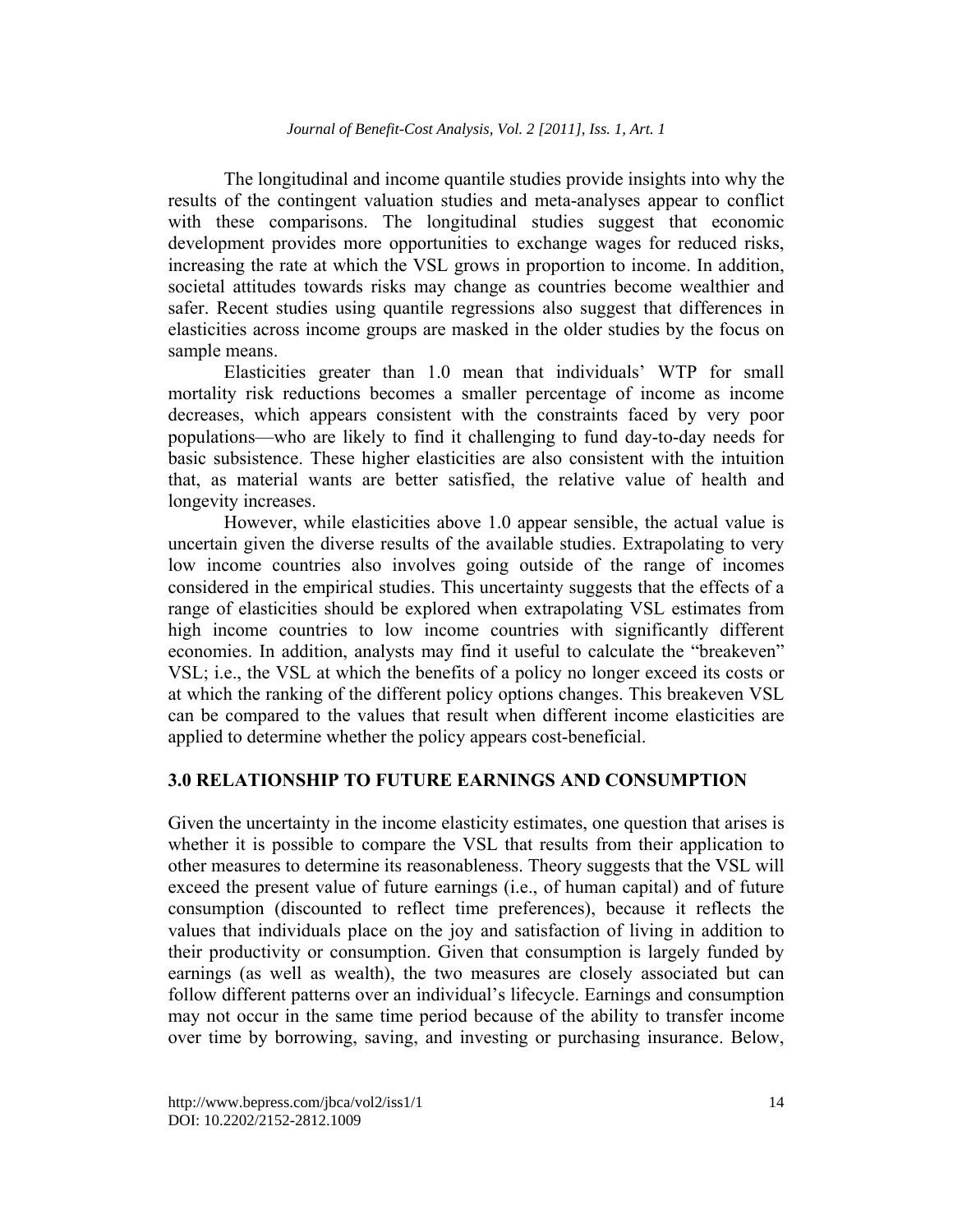we discuss the lifecycle model and then use it to explore the reasonableness of VSL estimates calculated with alternative income elasticities.

### **3.1 The Lifecycle Model**

Intuitively, it seems reasonable to assume that an individual's VSL would be at least as great as his or her expected future income, because life is about more than producing income. Similarly, the VSL is likely to exceed the value of future consumption, because early death deprives an individual of other sources of utility. In the U.S., where the VSL has been well-studied and where considerable data are available on the economic status of different age groups, these assumptions are supported by substantial evidence. For example, if discounted at 3 percent, at age 40 (as of the year 2000) the present value of future earnings and household production was about \$1.1 million (Grosse 2003), whereas Viscusi (2004) estimates the VSL as \$5 million for the same year.<sup>15</sup> Excluding nonwage (household) production from the comparison increases the difference between the VSL and earnings: the present value of the later drops to \$0.8 million if only labor market earnings are included.<sup>16</sup>

This relationship is also evident in studies conducted in middle income countries, where in most cases the VSL is roughly 60 to 200 times greater than mean annual earnings, although some studies result in substantially higher or lower ratios (see Robinson and Hammitt [2009], Exhibit 3.5, p. 39). Given that the (discounted) remaining life expectancy (and the number of working years) for the average adult studied is likely to be much less than 60 years, these ratios further support the assumption that the VSL will exceed future earnings and the consumption it supports.

 These relationships have been formalized as a lifecycle model by a number of economists, who have explored how earnings relate to consumption and the implications for the VSL. This model takes into account the probability of dying during each year of age, conditional on surviving until that age. Because everyone ultimately dies, these probabilities sum to 1.0 over an individual's remaining lifetime. The model also considers the utility associated with each year of life. It assumes that this utility increases with consumption; i.e., with increases

<sup>&</sup>lt;sup>15</sup> While the average age of the sample is not reported in Viscusi (2004), the study relies on wage data from the 1997 Current Population Survey (CPS) for fulltime workers ages 18 to 65. Based on the underlying CPS data, our calculations show that the average fulltime worker in this age range was 39 years old. (Derived from unpublished 1997 CPS data, "Table 13: Full- and part-time status of the civilian labor force by age and sex, annual average 1997," provided via email by James Borbely, U.S. Bureau of Labor Statistics, April 16, 2009.)

<sup>&</sup>lt;sup>16</sup> Although some U.S. studies (particularly those using stated-preference methods) result in lower VSLs, a recent review (Robinson 2008) suggests that the estimates are still usually greater than these future earnings.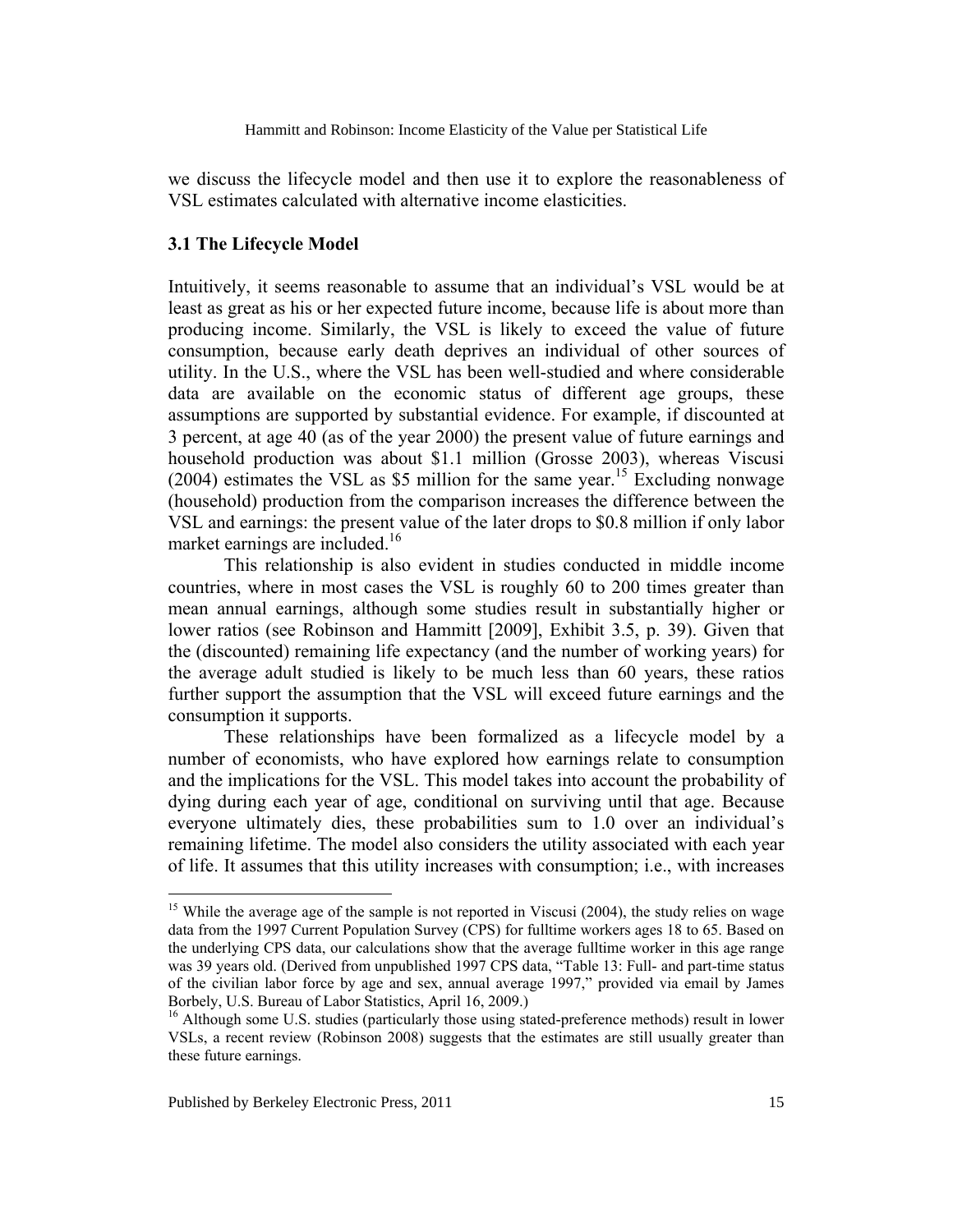in the total value of goods, services, or other desired outcomes for which income is exchanged. Expected lifetime utility is thus at least equal to the sum of the utility gained from the consumption associated with living in each future year, multiplied by the probability of surviving through that year.

In simpler versions of this model, total consumption is constrained by total earnings; more complex models consider the role of wealth as well as how loans, savings, and insurance may be used to re-allocate spending over time. Regardless, reducing mortality risks increases expected income by the product of the gain in survival probability and future income. When expressed as the VSL, the value of these risk reductions is expected to at least equal the discounted present value of future income as well as the resulting consumption.

This relationship can be illustrated using a simple one-period model (Drèze 1962, Jones-Lee 1974, Bergstrom 1982, Hammitt 2000), building on the discussion of Figure 1 above. Let  $p$  be the probability of surviving the current period,  $u(c)$  be the utility from surviving the current period with future consumption *c*, and *u'(c)* be the marginal utility of consumption conditional on survival. The utility of dying during the period is zero.<sup>17</sup> Then the individual's VSL or marginal rate of substitution between *c* and *p* is:

$$
VSL = -\frac{dc}{dp} = \frac{u(c)}{pu'(c)}.
$$
 (2)

Under the standard assumption that the individual is averse to risks in the consumption level (i.e., *u(c)* is concave and its second derivative is negative), *u(c)*  $> c \cdot u'(c)$ , and so the VSL  $> c$ .<sup>18</sup>

Much of the work on the lifecycle model has focused on the relationship between the VSL and age. For example, Shephard and Zeckhauser (1982, 1984) note that earnings will generally increase with age then drop at retirement, but that consumption will not necessarily follow the same pattern given the ability to save and to purchase annuities. More recent work introduces additional factors that influence the relationship between the VSL and age (e.g., Hammitt 2007, Aldy and Viscusi 2007, and Krupnick 2007).

The life-cycle model also has been extended to investigate other aspects of the VSL. For example, Cropper and Sussman (1990) and Hammitt and Liu (2004) consider the value of future (latent) risk reductions, Johansson (2002) assesses the

1

 $17$  The standard one-period model includes a bequest motive, in which case the utility conditional on dying depends on the consumption level (Drèze 1962, Jones-Lee 1974, Hammitt 2000). In multi-period models, the utility conditional on dying is typically set to zero.

<sup>&</sup>lt;sup>18</sup> See Bergstrom (1982) for a more complete analysis that includes the possibility that living with sufficiently low consumption is worse than death and the effects of increased survival probability on lifetime income and life insurance.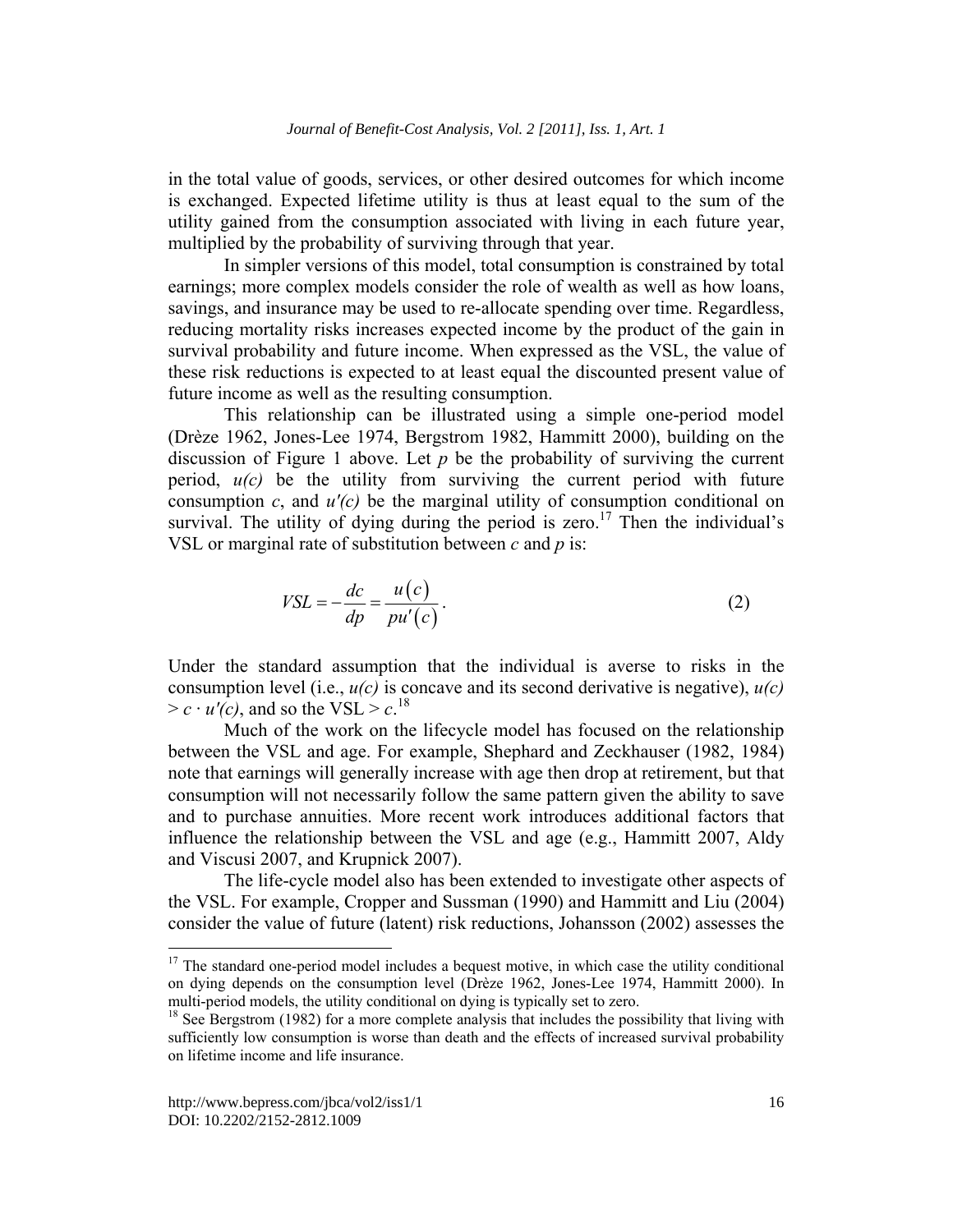duration of the risk reduction and the effects of annuities, and Ehrlich and Yin (2005) explore investments in health protection and differences in life expectancy.

Because the lifecycle model focuses solely on monetary flows, it leaves out the value of survival for its own sake as well as other intangibles. For example, it excludes the value of increasing the time spent with loved ones. Thus future earnings and the associated consumption are likely to provide a lower bound for the VSL. In the analysis that follows, we apply a core assumption of the lifecycle model—that the VSL is expected to equal or exceed the discounted present value of remaining lifetime earnings and consumption—to develop a simple check on the VSL that results from applying income elasticities greater than 1.0 when extrapolating from high to low income populations.

### **3.2 Comparison of VSL to Future Income and Consumption**

Below, we assess the relationship between the VSL in low income countries estimated by extrapolating from U.S. values, using alternative income elasticities and estimates of future earnings and consumption. The objective is to determine whether the extrapolated VSL appears small in relationship to these measures. Because the data available for low income countries are limited, these comparisons involve several simplifying assumptions. We discuss the implications of the uncertainty that results at the end of the section.

 Our first step involves estimating the VSL for each country by extrapolation. We start with a U.S. estimate of \$6.3 million, based on the Viscusi (2004) wage-risk study introduced earlier. We extrapolate using alternative estimates of the income elasticity (1.0, 1.5, 2.0) based on the review in Section 2.2, using GNI per capita (based on purchasing power parity) as our income measure. $^{19}$ 

Our second step involves comparing the results to estimates of the present value of future income and consumption. We use simplifying assumptions where needed to address limitations in the available data.

The average age in the data that underlie the Viscusi (2004) VSL estimate is about half of U.S. life expectancy at birth (39 years vs. 78 years). Because life expectancy varies significantly across high and low income countries, we also use half of the life expectancy at birth ("mid-point age") for each country as the assumed current age for the calculations in that country.<sup>20</sup> (This assumption is

<sup>&</sup>lt;sup>19</sup> "Gross National Income Per Capital 2007, Atlas Method and PPP," World Development Indicators Database, revised October 17, 2008 (http://go.worldbank.org/7RQCV7Z0U0, as viewed April 10, 2009). GNI includes the value of the country's GDP plus net monetary flows from abroad.

 $20$  All life expectancy data are for 2008 and taken from the World Health Organization Global Health Observatory (http://apps.who.int/ghodata/, as viewed June 22, 2010).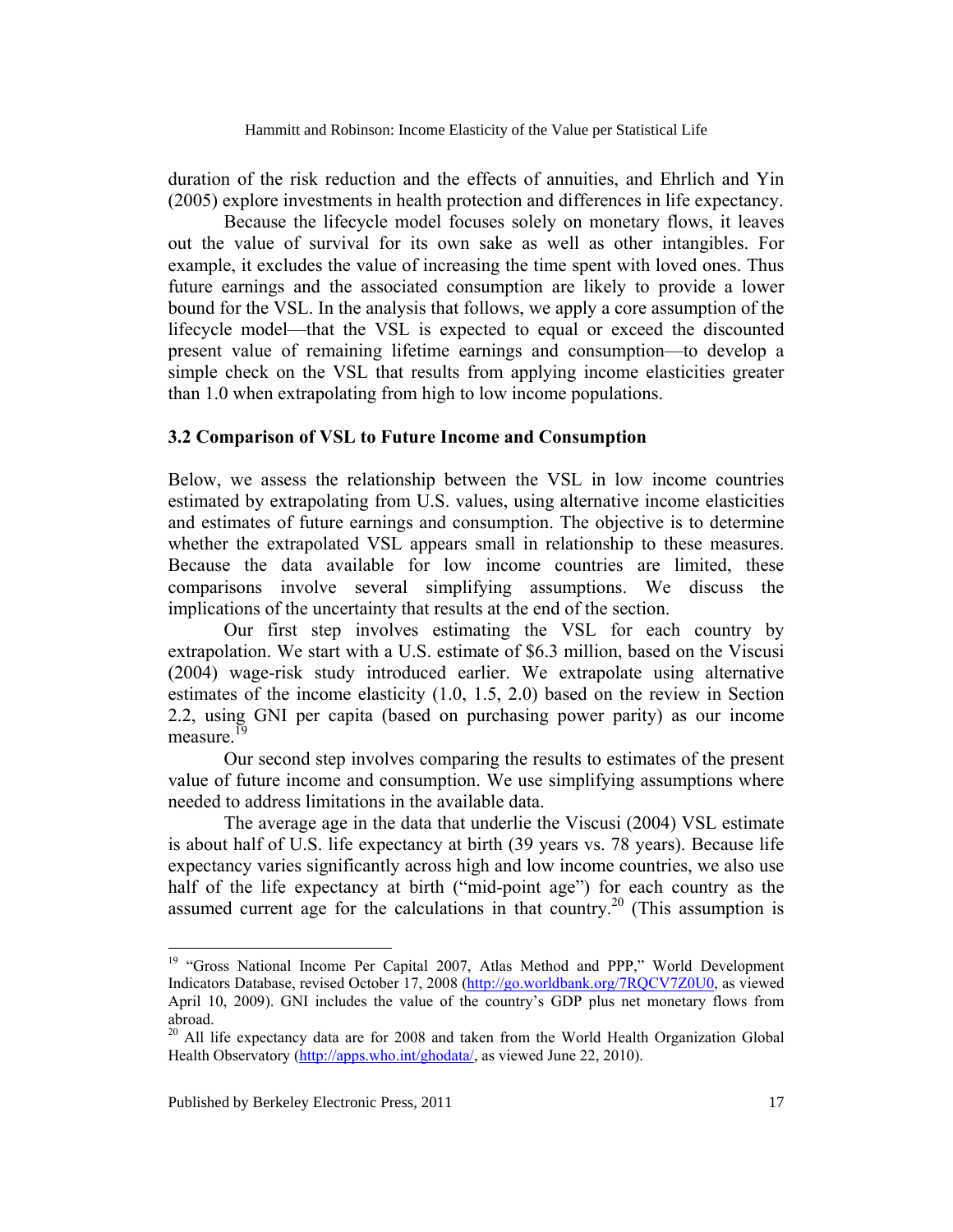consistent with the approach used in many analyses, which applies an invariant average VSL to the full population affected.) We then determine remaining life expectancy for an individual of that age in each country. We simplify the calculations by assuming that individuals will live for this time period with certainty, rather than calculating survival rates conditional on reaching each year of age.

For both income and consumption, we select values that use purchasing power parity rather than exchange rates to translate between different currencies. Purchasing power parity is particularly important for analyses addressing lower income countries because it takes into account differences in the relative prices of goods and services, including those that may not be traded in markets in some areas. For developing countries, GNI based on purchasing power generally exceeds GNI based on exchange rates.

For income, we rely on the same estimates of 2007 per capita GNI as used in our VSL calculations. For consumption, we rely on 2005 estimates developed as part of the World Bank's International Comparison program (World Bank 2008), updated to 2007 using U.S. inflation rates for simplicity.<sup>21</sup> As expected, the consumption estimates are less than GNI (to varying degrees) due to the effects of taxes, saving decisions, and other factors. We assume that income and consumption are constant at each year of age, discounting to the mid-point age using a 3 percent rate.<sup>22</sup>

Below, we provide the results of these steps for selected countries, listed in order of per capita GNI. We are primarily interested in the results for lower income countries, where the VSL has not been well studied, and thus focus on examples of these countries.<sup>23</sup> We exclude those countries with incomes similar to

<sup>&</sup>lt;sup>21</sup> In the U.S., 2007 prices were 1.06 times greater than in 2005, based on the Consumer Price Index  $(\frac{http://www.bls.gov/data/inflation~calculator.htm}{http://www.bls.gov/data/inflation~calculator.htm}$ , as viewed June 22, 2010).

<sup>&</sup>lt;sup>22</sup> Cropper and Sussman (1990) note that the discount rate used in these types of calculations should reflect the consumption rate of interest; i.e., how individuals are willing to trade consumption in the current time period against consumption in future time periods. If capital markets were perfect, the consumption rate and the rate of return to capital would be equal; in reality, these rates differ. For example, in U.S. regulatory analyses, 3 percent is generally used as the consumption rate, while 7 percent is generally used as the rate of return to capital (OMB 2003). These rates reflect, respectively, U.S. estimates of the social rate of time preference and the average rate of return (before-tax) to private capital.<br><sup>23</sup> The World Bank's categorization scheme is based on exchange rates rather than purchasing

power parity. Because the latter increases the estimates for poorer countries, countries in the World Bank's low income category (\$935 GNI per capita and below based on exchange rates) tend to have GNI per capita of about \$1,700 and below when calculated using the purchasing power parity measures reflected in Table 2. The difference is less stark at higher income levels; the top of the Bank's middle income category (\$11,455) is roughly equivalent to \$14,400 when calculated using purchasing power parity. However, the ranking of individual countries varies depending on the measure used.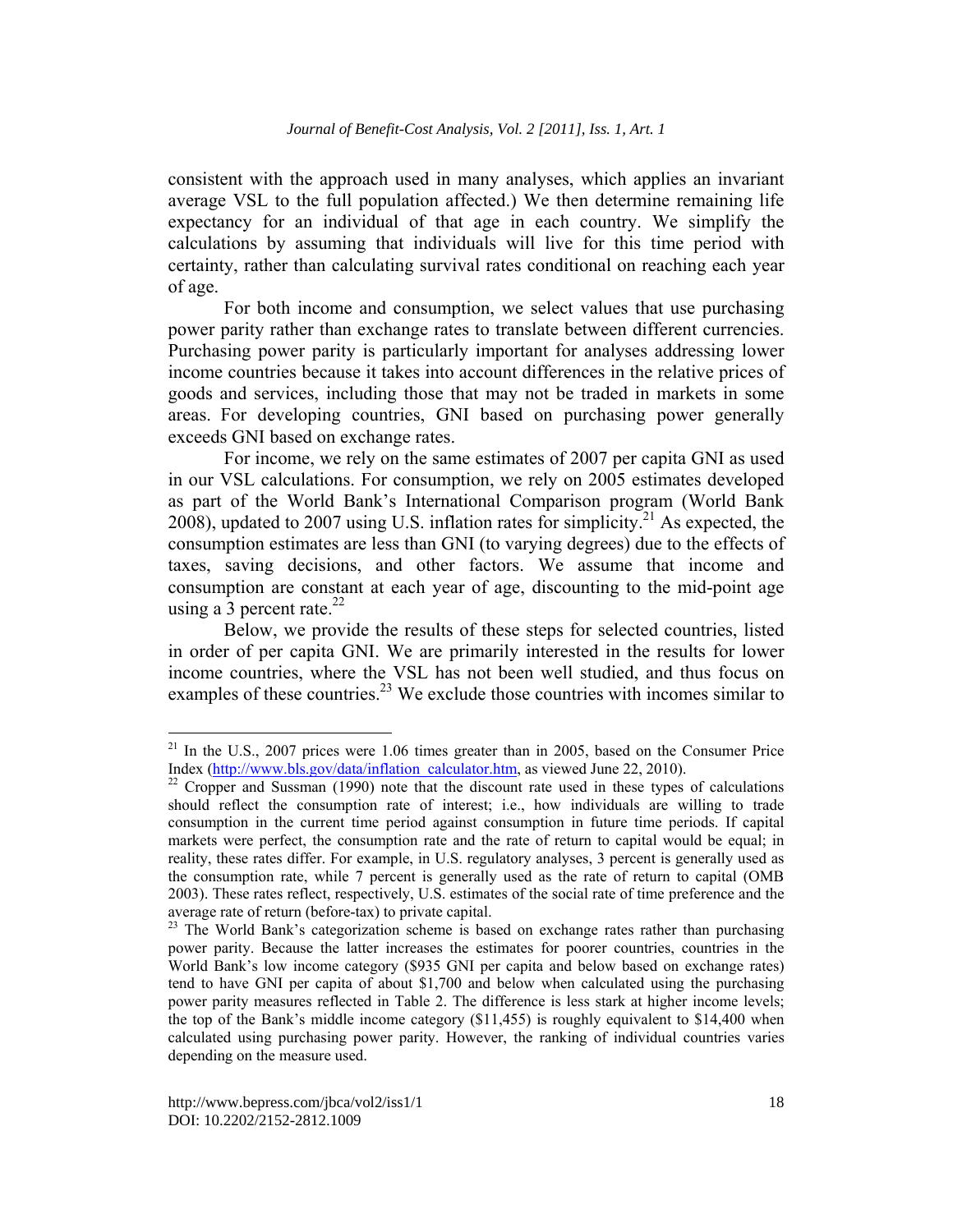or higher than the U.S. because our review (in Section 2.2) suggests that smaller income elasticities may be appropriate in these areas.

Table 2 illustrates the changing relationship between the extrapolated VSL and the estimates of future income and consumption. We shade cells that include VSL estimates that are less than the present value of future income, and shade and bold cells where the estimates are also less than the present value of future consumption. In these cases (given the implications of the lifecycle model discussed earlier), we recommend that analysts test the sensitivity of their results to replacing the extrapolated VSL with the larger income- or consumption-based estimates. The unshaded cells represent cases where the extrapolated VSL exceeds the present values of both future income and consumption.

| Country                 | Annual<br>Per Capita<br><b>GNI</b> | Annual<br>Per Capita<br>Consumption | Midpoint<br>LE <sup>a</sup> | <b>Future</b><br><b>Income</b> <sup>b</sup> | <b>Future</b><br>Consumption <sup>b</sup> | <b>Extrapolated VSL<sup>c</sup></b> |                             |                              |
|-------------------------|------------------------------------|-------------------------------------|-----------------------------|---------------------------------------------|-------------------------------------------|-------------------------------------|-----------------------------|------------------------------|
|                         |                                    |                                     |                             |                                             |                                           | <b>Elasticity</b><br>$=1.0$         | <b>Elasticity</b><br>$=1.5$ | <b>Elasticity</b><br>$= 2.0$ |
| United<br><b>States</b> | \$45,850                           | \$33,915                            | 45                          | \$1,124,183                                 | \$831,545                                 | \$6,300,000                         | \$6,300,000                 | \$6,300,000                  |
| South<br>Korea          | \$24,750                           | \$12,928                            | 41                          | \$579,457                                   | \$302,670                                 | \$3,400,800                         | \$2,498,600                 | \$1,835,700                  |
| Mexico                  | \$12,580                           | \$9,393                             | 43                          | \$302,731                                   | \$226,029                                 | \$1,728,500                         | \$905.400                   | \$474,300                    |
| South<br>Africa         | \$9,560                            | \$6,239                             | 34                          | \$203,050                                   | \$132,517                                 | \$1,313,600                         | \$599.800                   | \$273.900                    |
| Thailand                | \$7,880                            | \$4,760                             | 38                          | \$177,995                                   | \$107,530                                 | \$1,082,700                         | \$448,900                   | \$186,100                    |
| China                   | \$5,370                            | \$1,857                             | 42                          | \$126,506                                   | \$43,750                                  | \$737,900                           | \$252,500                   | \$86,400                     |
| India                   | \$2,740                            | \$1,542                             | 41                          | \$64,310                                    | \$36.199                                  | \$376.500                           | \$92,000                    | \$22,500                     |
| Kenya                   | \$1,540                            | \$1,279                             | 40                          | \$35,410                                    | \$29,418                                  | \$211,600                           | \$38,800                    | \$7,100                      |
| Tanzania                | \$1,200                            | \$866                               | 36                          | \$26,361                                    | \$19,024                                  | \$164,900                           | \$26,700                    | \$4,300                      |
| Uganda                  | \$920                              | \$866                               | 37                          | \$20,515                                    | \$19,311                                  | \$126,400                           | \$17,900                    | \$2,500                      |
| Ethiopia                | \$780                              | \$506                               | 42                          | \$18,509                                    | \$11,998                                  | \$107,200                           | \$14,000                    | \$1,800                      |
| Mozam-<br>bique         | \$690                              | \$643                               | 36                          | \$15,041                                    | \$14,025                                  | \$94,800                            | \$11,600                    | \$1,400                      |
| Liberia                 | \$290                              | \$280                               | 41                          | \$6,773                                     | \$6,535                                   | \$39,800                            | \$3,200                     | \$300                        |

**Table 2. Extrapolated VSL Compared to Future Income and Consumption (2007 dollars, 3 percent discount rate, purchasing power parity)** 

Notes:

See text for information on data sources and calculations.

a. Life expectancy (LE) at mid-point age.

b. Present value of future income or consumption, discounted at 3 percent.

c. Shading indicates that future income exceeds VSL estimate; **shading and bold** indicates that future consumption also exceeds VSL estimate.

In many countries, the extrapolated VSL varies by orders of magnitude depending on the income elasticity. With an elasticity of 1.0, the VSL exceeds the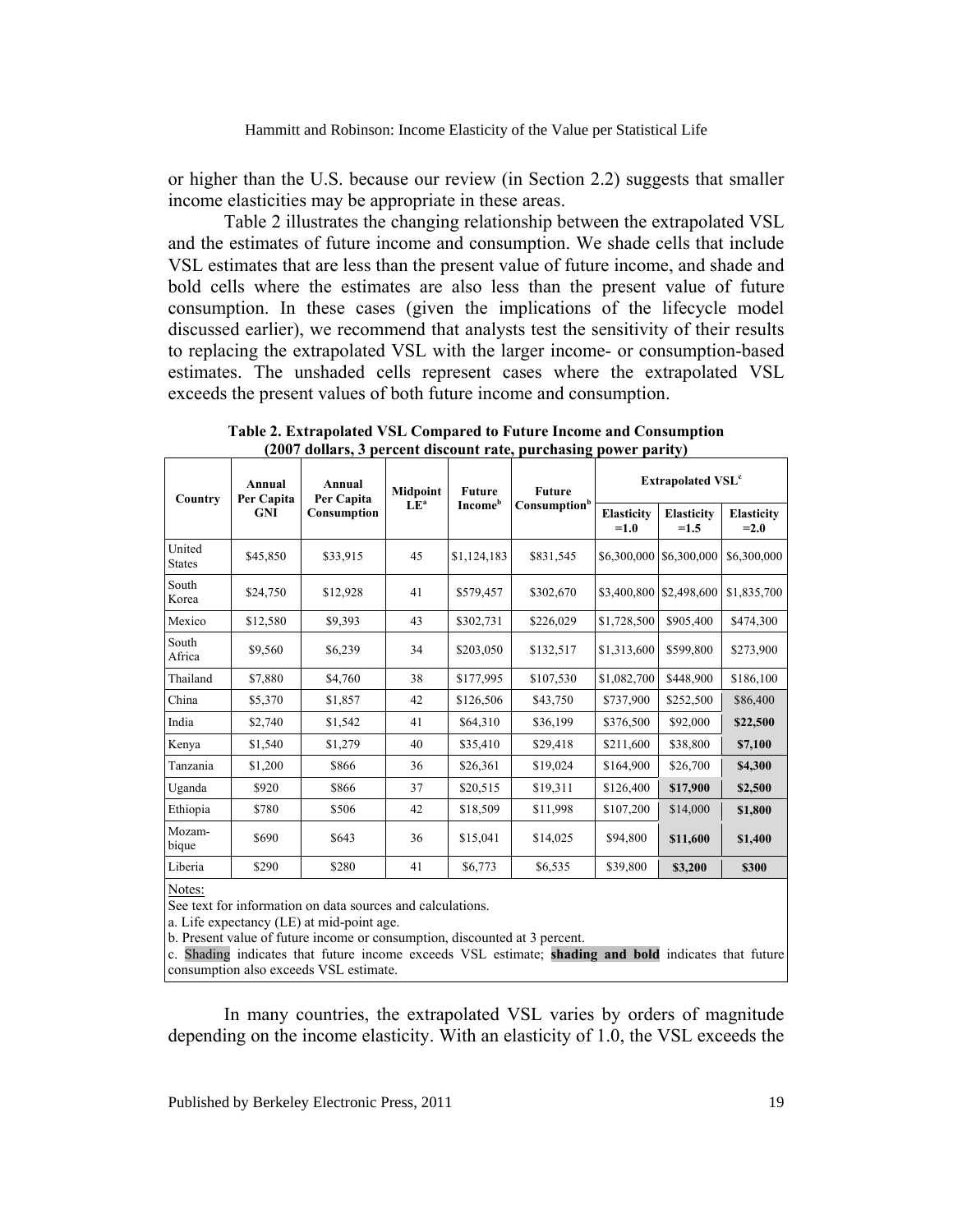present value of future income and consumption in all cases. As the elasticity rises, the number of countries for which the extrapolated VSL exceeds future income or consumption decreases, with the VSL estimates for the poorer countries falling below the future income and (in most cases) consumption estimates. Because our estimates are derived from a U.S. VSL, the VSL for the U.S. is the same regardless of the elasticity. As illustrated in Table 1, an elasticity of 1.0 maintains the relationship between the VSL and income, while higher elasticities lead to estimates that decrease in proportion to income as income declines.

Given that uncertainty about the income elasticity significantly affects the extrapolated VSL, Table 2 emphasizes the need to test the impact of different elasticities as discussed in Section 2.3. While uncertainty about future income and consumption are unlikely to be as consequential, data limitations and related simplifying assumptions mean that the sensitivity of the analytic results to these estimates should also be tested.

Uncertainty about future income and consumption arises from a number of factors. We use per capita GNI to represent income in our calculations because the World Bank calculates it on a reasonably consistent basis across countries and it is easily accessible and frequently updated. However, GNI often exceeds the earnings measures used in many VSL studies, because it is a broader measure of production and reflects the effects of taxes and other factors.<sup>24</sup> For both income and consumption, we use constant annual estimates because we were unable to locate data by year of age for most of the lower income countries. This means that our analysis does not reflect how income and consumption change over the lifecycle.<sup>25</sup> Earnings are zero at very young and very old ages, whereas our approach spreads income as well as consumption evenly across all years of age.

The extent to which assuming constant income and consumption might bias our estimates is unclear, especially given that the pattern of earnings and consumption over the lifecycle may differ significantly between low and higher

<sup>&</sup>lt;sup>24</sup> For example, while the World Bank estimates U.S. per capita GNI as \$45,850 in 2007, the U.S. Census reports personal income as \$38,654 in the same year (U.S. Census [2010], "Table 663: Selected Per Capita Income and Product Measures in Current and Chained (2000) Dollars: 1960 to 2008"). In addition, because income and wealth are highly skewed in many countries, mean values may differ significantly from the actual income of the majority of the population.

 $25$  Constant consumption is consistent with versions of the lifecycle model that assume perfect capital markets, but provides only a rough approximation of actual behavior given market imperfections and other factors. The relationship between expected future earnings and future consumption will vary across individuals depending on their financial decisions as well as their survival probabilities. Borrowing against future income means that some consumption may occur in advance of earnings, but investments from previous periods can also be used to fund future consumption. Income from transfers (such as private bequests or public programs such as Social Security) further complicates this relationship.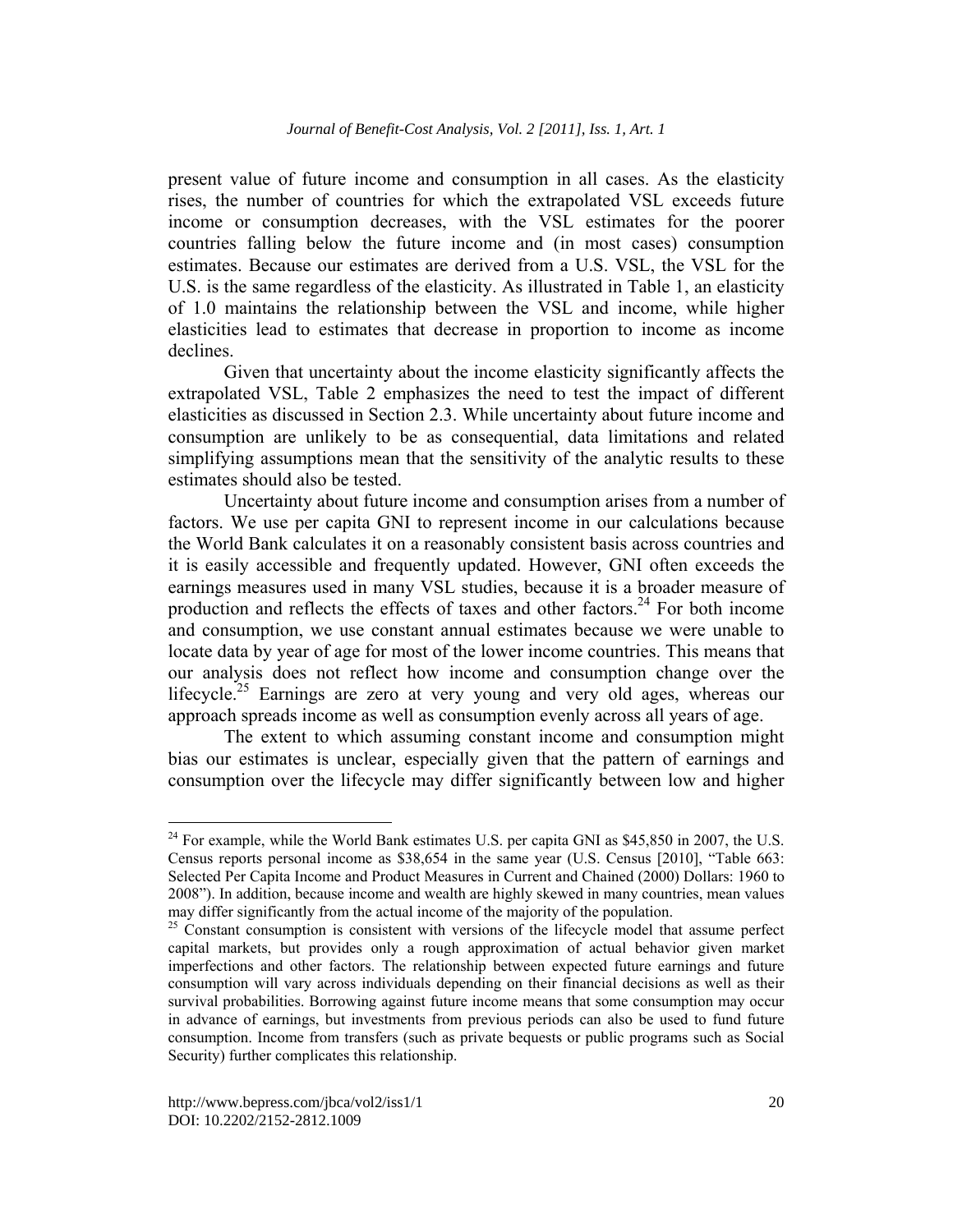income countries. The impact of other factors on our estimates is more straightforward: increasing the remaining life span or decreasing the discount rate will increase the present value estimates for future income and consumption and vice-versa.

In sum, our comparisons suggest that while income elasticities greater than one are consistent with some of the empirical research, they may lead us to underestimate the VSL in very low income countries. Replacing the VSL with estimates of the present value of future income or consumption will limit the potential for understatement in these cases. Given uncertainty in both the extrapolated VSLs and the estimates of future income and consumption, analysts will need to test the sensitivity of their analytic results to variation in the values. More importantly, our analysis suggests the need for more research on the values held by low income populations, which may vary due to a number of other factors such as cultural attitudes towards risks and characteristics of the labor market, healthcare systems, and so forth.

#### **3.3 Implications and Conclusions**

The research summarized in Section 2.0 suggests that there is increasing evidence that the income elasticity of the VSL exceeds 1.0 in lower income populations; i.e., that the small reductions in mortality risks that underlie the VSL are a luxury good. However, the comparisons in Section 3.2 suggest that there is substantial uncertainty in the resulting VSL estimates. Extrapolating from higher income countries, using the range of elasticities that result from the available research, leads to large differences in the resulting VSLs. These VSL estimates may fall below estimates of the present value of future consumption and income, contrary to theory.

 Given that valuing mortality risks provides potentially useful information on the relative costs and benefits of alternative policies in countries where the VSL has not been well studied, we expect that policy analysts are likely to continue to value these risks by extrapolating from studies conducted in higher income countries. However, our research suggests that analysts should avoid relying on a single VSL estimate, and instead examine how the application of a range of estimates affects their results.

As noted earlier, the VSL represents individuals' willingness to exchange their own income for small reductions in their own risks, and is likely to vary across individuals and communities as well as across countries with different income levels. This variation is particularly evident when comparing U.S. values to estimated values for areas where very low incomes constrain individuals' ability to purchase even basic necessities.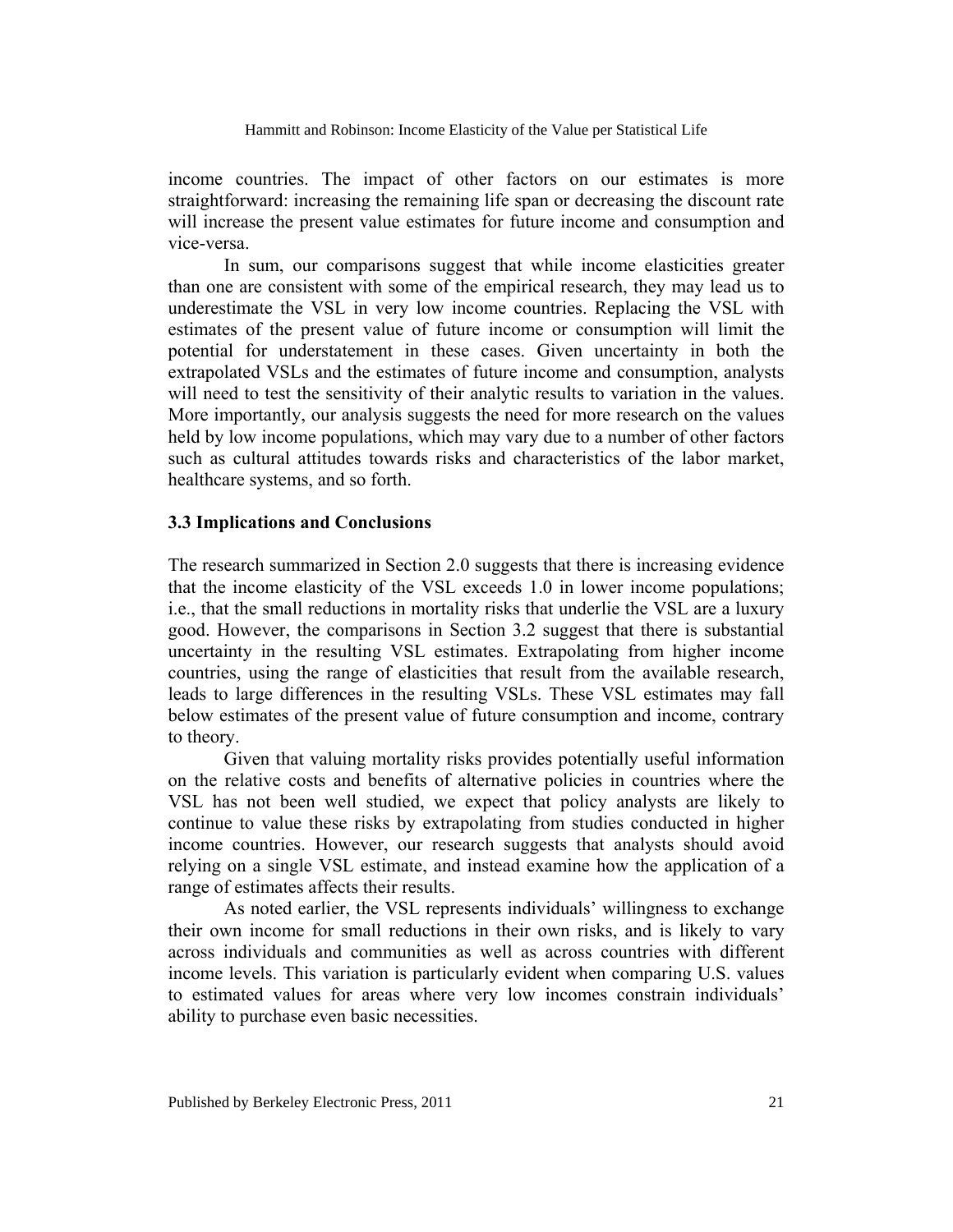While this article explores only the effects of income, there are a number of other differences between the job-related risks that are the basis of many VSL estimates and the environmental and other risks that are the subject of many policy analyses. The VSL will be affected by other population characteristics (such as age, life expectancy, health status, and total mortality risk) and characteristics of the risks themselves (such as whether they result from injuries or illness, or are viewed as voluntary or controllable). More research in low income countries is needed to refine the VSL estimates to reflect these potential sources of variation, and to better understand preferences for risk reductions among these populations. These values do not reflect many other public policy concerns, such as interest in redistributing income or reducing health disparities across population groups, which will also need to be considered in related decisions.

 One issue that is not explored in detail above, but where more research also may be desirable, involves determining how to best measure income and consumption when performing these types of extrapolations, given data constraints. The VSL studies generally rely on earnings when estimating both the VSL and its elasticity, whereas policy analyses vary in the income measures used when determining changes in the VSL. Estimates of annual per capita GDP or GNI, while plentiful, do not reflect income variation over the lifecycle, and are likely to exceed personal earnings and consumption due to the effects of taxes and other factors.

## **References**

- Alberini, A., M. Cropper, A. Krupnick, and N. Simon. 2004. "Does the Value of a Statistical Life Vary with Age and Health Status? Evidence from the U.S. and Canada." *Journal of Environmental Economics and Management*. 48(1), 769-792.
- Aldy, J.E., and W.K. Viscusi. 2007. "Age Differences in the Value of Statistical Life: Revealed Preference Evidence." *Review of Environmental Economics and Policy.* 1(2), 241-260.
- Bellavance, F., G. Dionne, and M. Lebeau. 2009. "The Value of a Statistical Life: A Meta-Analysis with a Mixed Effects Regression Model." *Journal of Health Economics.* 28, 444-464.
- Bergstrom, T. 1982. "When Is a Man's Life Worth More than his Human Capital?" In *The Value of Life and Safety*. (M.W. Jones-Lee, ed.) Amsterdam: North-Holland.

http://www.bepress.com/jbca/vol2/iss1/1 DOI: 10.2202/2152-2812.1009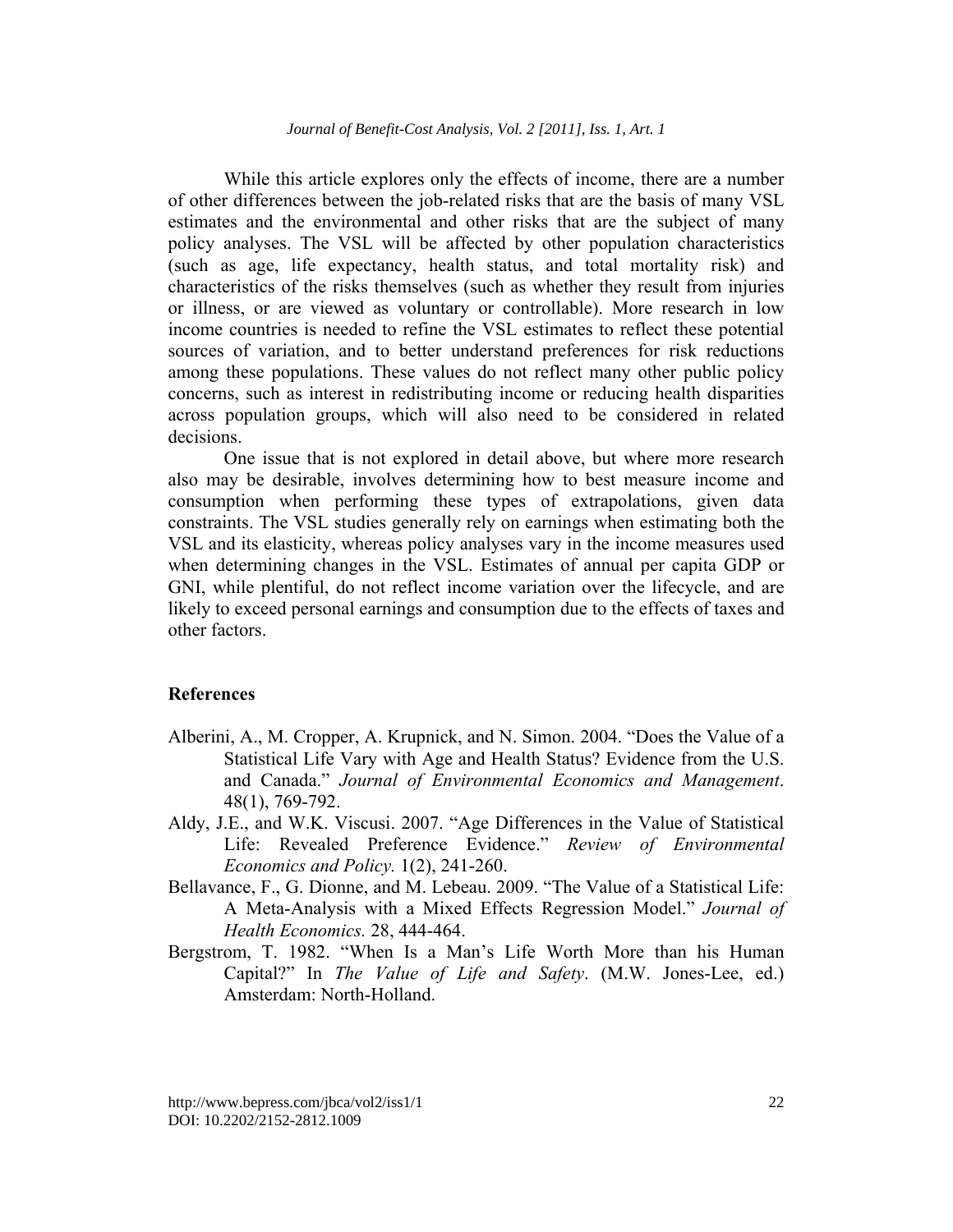- Blumberg, K., H. Kebin, Z. Yu, L. Huan, and N. Yamaguchi. 2006. *Costs and Benefits of Reduced Sulfur Fuels in China.* Washington, DC: International Council on Clean Transportation.
- Bowland, B.J., and J.C. Beghin. 2001. "Robust Estimates of Value of a Statistical Life for Developing Economies." *Journal of Policy Modeling.* 23(4), 385- 396.
- Costa, D.L., and M.E. Kahn. 2004. "Changes in the Value of Life, 1940-1980." *Journal of Risk and Uncertainty*. 29(2), 159-180.
- Corso, P.S., J.K. Hammitt, and J.D. Graham. 2001. "Valuing Mortality-Risk Reduction: Using Visual Aids to Improve the Validity of Contingent Valuation." *Journal of Risk and Uncertainty*. 23(2), 165-184.
- Cropper, M.L., et al. 2007. "SAB Advisory on EPA's Issues in Valuing Mortality Risk Reduction." Memorandum from the Chair, Science Advisory Board, and the Chair, Environmental Economics Advisory Committee, to EPA Administrator Stephen L. Johnson. EPA-SAB-08-001.
- Cropper, M.L., and F.G. Sussman. 1990. "Valuing Future Risks to Life." *Journal of Environmental Economics and Management.* 19, 160-174.
- Drèze, J. 1962. "L'Utilité Sociale d'une Vie Humaine." *Revue Française de Recherche Opérationnelle.* 6, 93-118.
- Eeckhoudt, L.R., and J.K. Hammitt. 2001. "Background Risks and the Value of Statistical Life." *Journal of Risk and Uncertainty.* 23(3), 261-279.
- Ehrlich, I., and Y. Yin. 2005. "Explaining Diversities in Age-Specific Life Expectancies and Values of Life Saving: A Numerical Analysis." *Journal of Risk and Uncertainty.* 31(2), 129-162.
- Evans, M.F., and G. Schaur. 2010. "A Quantile Estimation Approach to Identify Income and Age Variation in the Value of a Statistical Life." *Journal of Environmental Economics and Management*. 59(3), 260-270.
- Evans, M.F., and V.K. Smith. 2010. Measuring How Risk Trade-Offs Adjust with Income." *Journal of Risk and Uncertainty.* 40, 33-55.
- Flores, N.E., and R.T. Carson. 1997. "The Relationship between the Income Elasticities of Demand and Willingness to Pay." *Journal of Environmental Economics and Management.* 33, 287-295.
- Grosse, S.D. 2003. "Appendix I: Productivity Loss Tables." In *Prevention Effectiveness: A Guide to Decision Analysis and Economic Evaluation.* (A.C. Haddix, S.M. Teutsch, and P.S. Corso, eds.) New York: Oxford University Press.
- Hammitt, J.K. 2000. "Valuing Mortality Risk: Theory and Practice." *Environmental Science and Technology.* 34, 1396-1400.
- Hammitt, J.K. 2007. "Valuing Changes in Mortality Risk: Lives Saved versus Life Years Saved." *Review Of Environmental Economics and Policy.* 1(2), 228-240.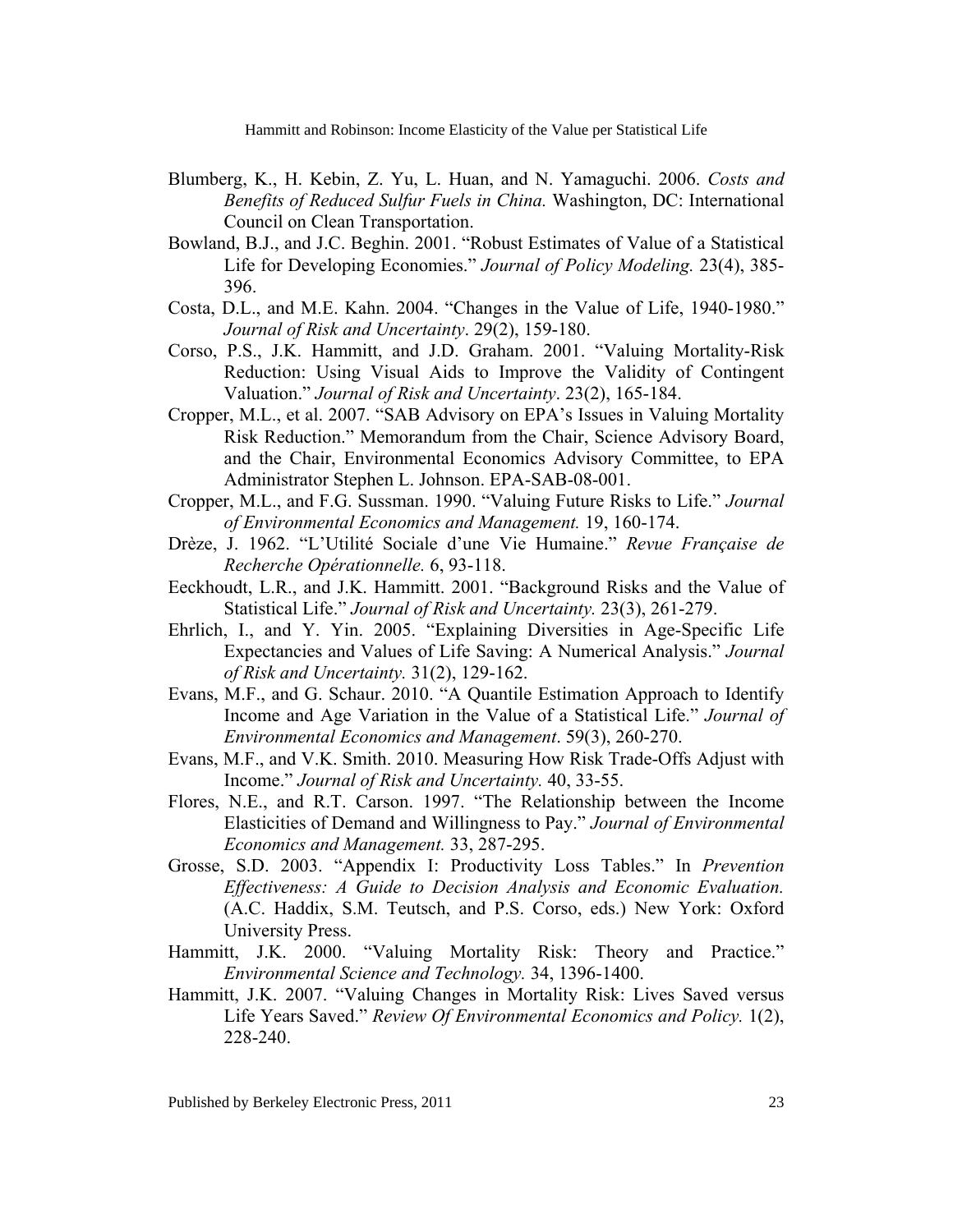- Hammitt, J.K., and K. Haninger. 2010. "Valuing Fatal Risks to Children and Adults: Effects of Disease, Latency, and Risk Aversion." *Journal of Risk and Uncertainty.* 40, 57-83.
- Hammitt, J.K., and M.E. Ibarrarán. 2006. "The Economic Value of Fatal and Non-Fatal Occupational Risks in Mexico City using Actuarial- and Perceived-Risk Estimates." *Health Economics Letters*. 15, 1329-1335.
- Hammitt, J.K., and J-T. Liu. 2004. "Effects of Disease Type and Latency on the Value of Mortality Risk." *Journal of Risk and Uncertainty.* 28, 73-95.
- Hammitt, J.K., J-T. Liu, and J-L. Liu. 2000. "Survival is a Luxury Good: The Increasing Value of a Statistical Life." Prepared for the NBER Summer Institute Workshop on Public Policy and the Environment.
- Hammitt, J.K., and Y. Zhou. 2006. "The Economic Value of Air-Pollution-Related Health Risks in China: A Contingent Valuation Study." *Environmental and Resource Economics.* 33, 399-423.
- Industrial Economics, Incorporated. 1999. "Recommended Approach to Adjusting WTP Estimates to Reflect Changes in Real Income." Memorandum from N. Kleckner and J.E. Neumann to J. DeMocker, U.S. Environmental Protection Agency.
- Jenkins, G.P., C-Y. Kuo, and A. Ozbafli. 2007. *Cost-Benefit Analysis Case Study on Regulations to Lower the Level of Sulphur in Gasoline.* Queen's Economics Department Working Paper 1134. Prepared for Treasury Board, Government of Canada.
- Johannsson, P.-O. 2002. "On the Definition and Age-Dependency of the Value of a Statistical Life." *Journal of Risk and Uncertainty*. 25(2), 251-263.
- Jones-Lee, M.W. 1974. "The Value of Changes in the Probability of Death or Injury." *Journal of Political Economy.* 99, 835-849.
- Kaplow, L. 2005. "The Value of a Statistical Life and the Coefficient of Relative Risk Aversion." *Journal of Risk and Uncertainty*. 31(1), 23-34.
- Kochi, I., B. Hubbell, and R. Kramer. 2006. "An Empirical Bayes Approach to Combining and Comparing Estimates of the Value of a Statistical Life for Environmental Policy Analysis." *Environmental and Resource Economics.*  34, 385-406.
- Kniesner, T.J., W.K. Viscusi, and J.P. Ziliak. 2010. "Policy Relevant Heterogenity in the Value of Statistical Life: New Evidence from Panel Data Quantile Regressions." *Journal of Risk and Uncertainty.* 40, 16-31.
- Krupnick, A. 2007. "Mortality-risk Valuation and Age: Stated Preference Evidence." *Review of Environmental Economics and Policy.* 1(2), 261- 282.
- Larson, B.A., and S. Rosen. 2002. "Understanding Household Demand for Indoor Air Pollution Control in Developing Countries." *Social Science & Medicine.* 55, 571–584.

http://www.bepress.com/jbca/vol2/iss1/1 DOI: 10.2202/2152-2812.1009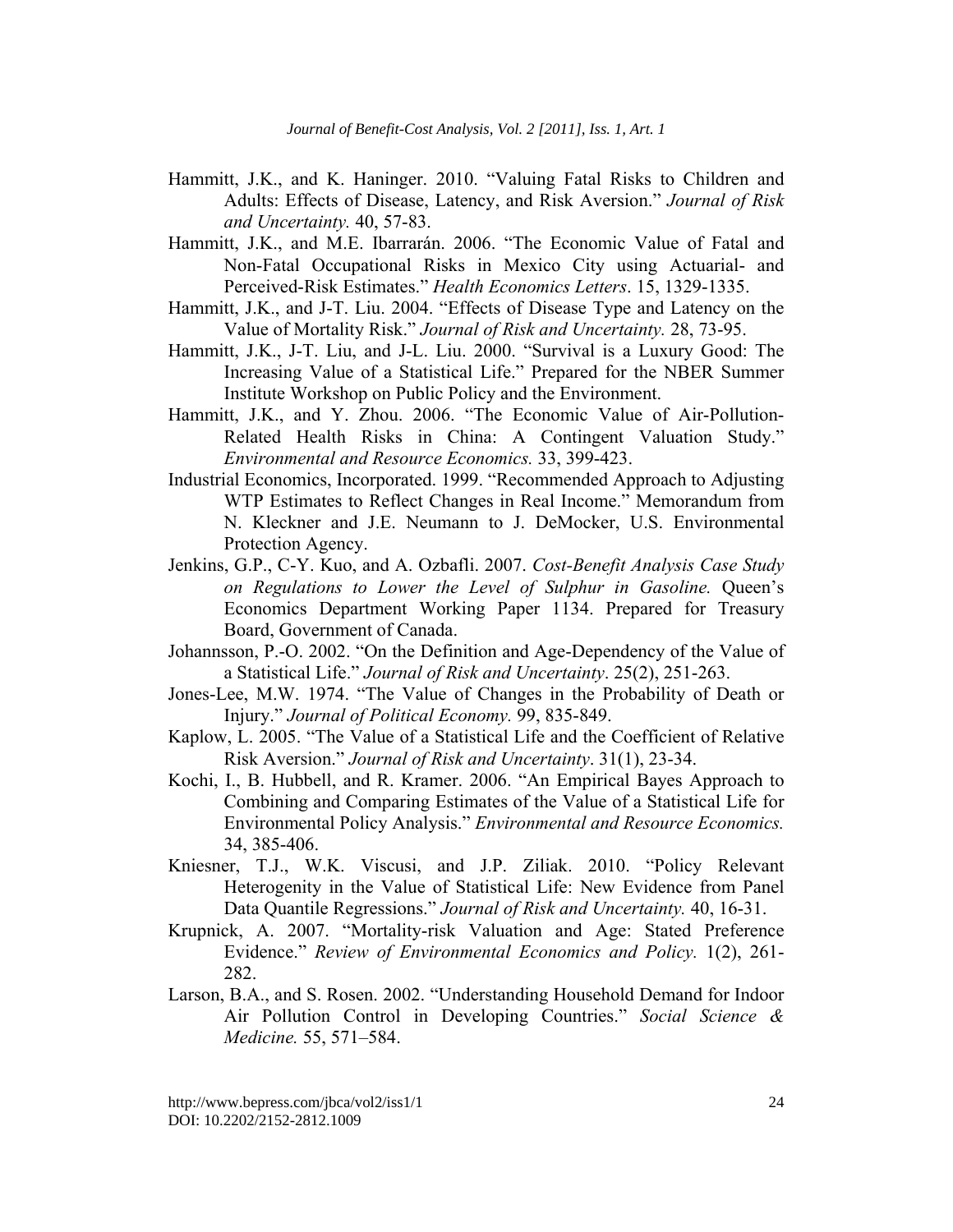- Liu, J-T., J.K. Hammitt, and J-L. Liu. 1997. "Estimated Hedonic Wage Function and Value of Life in a Developing Country." *Economic Letters.* 57(3), 353-358.
- Lvovsky, K., G. Hughes, D. Maddison, B. Ostro, and D. Pearce. 2000. *Environmental Costs of Fossil Fuels: A Rapid Assessment Method with Application to Six Cities.* The World Bank Environment Department, Pollution Management Series, Paper Number 78.
- Miller, T.R. 2000. "Variations Between Countries in Values of Statistical Life." *Journal of Transport Economics and Safety.* 34(2), 169-188.
- Mrozek, J.R., and L.O. Taylor 2002. "What Determines the Value of Life? A Meta-Analysis." *Journal of Policy Analysis and Management.* 21(2), 253- 270.
- Robinson, L.A. 2008. *Valuing Mortality Risk Reductions in Homeland Security Regulatory Analyses*. Prepared for U.S. Customs and Border Protection, Department of Homeland Security, under subcontract to Industrial Economics, Incorporated.
- Robinson, L.A., and J.K. Hammitt. 2009. *The Value of Reducing Air Pollution Risks in Sub-Saharan Africa*. Prepared for the World Bank under subcontract to ICF International.
- Robinson, L.A., and J.K. Hammitt. 2010. "Valuing Health and Longevity in Regulatory Analysis: Current Issues and Challenges." *Jerusalem Papers in Regulation and Governance, Working Paper No. 4.*
- Robinson, L.A., J.K. Hammitt, J.E. Aldy, A. Krupnick, and J. Baxter. 2010. "Valuing the Risk of Death from Terrorist Attacks." *Journal of Homeland Security and Emergency Management.* 7(1), Art. 14.
- Schelling, T. 1968. "The Life You Save May Be Your Own." In *Problems in Public Expenditure Analysis*. (S.B. Chase, Jr., ed.) Washington, D.C.: Brookings Institution.
- Shephard, D.S., and R.J. Zeckhauser. 1982. "Life Cycle Consumption and Willingness to Pay for Increased Survival." *The Value of Life and Safety.* (M.W. Jones-Lee, ed.) Amsterdam: North-Holland. pp. 95-141.
- Shephard, D.S., and R.J. Zeckhauser. 1984. "Survival versus Consumption." *Management Science.* 30(4), 423-439*.*
- Stevens, G., A. Wilson, and J.K. Hammitt. 2005. "A Benefit-Cost Analysis of Retrofitting Diesel Vehicles with Particulate Filters in the Mexico City Metropolitan Area." *Risk Analysis.* 25(4), 883-899.
- U.S. Census Bureau. 2009. *Statistical Abstract of the United States: 2010 (129th Edition).*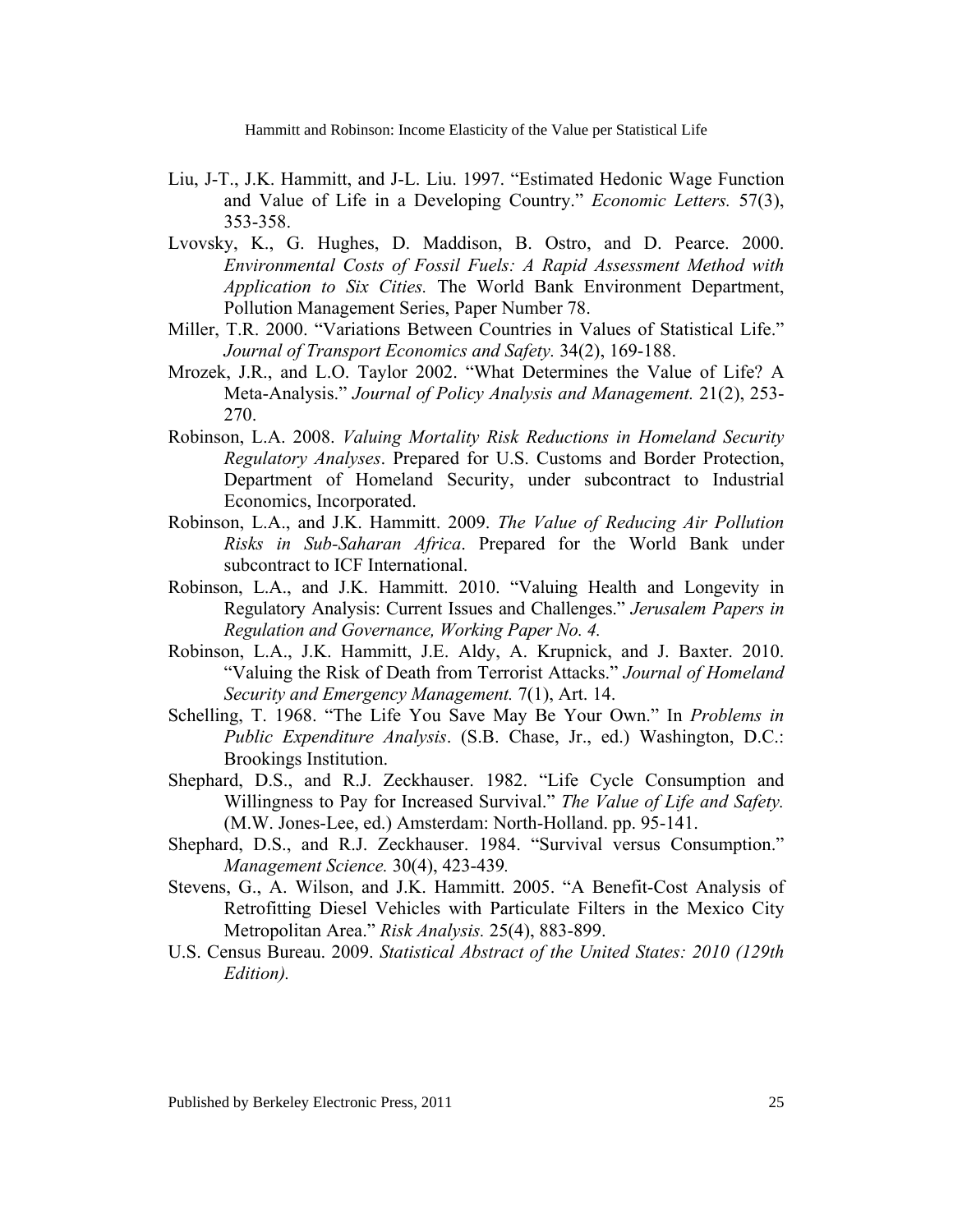- U.S. Coast Guard, U.S. Department of Homeland Security. 2008a. *Implementation of the 1995 Amendments to the International Convention on Standards of Training, Certification, and Watchkeeping for Seafarers, 1978, Preliminary Regulatory Analysis and Initial Regulatory Flexibility Analysis*. USCG-2004-17914.
- U.S. Coast Guard, U.S. Department of Homeland Security. 2008b. *Vessel Requirements for Notices of Arrival and Departure and Automatic Identification System, Regulatory Analysis and Initial Regulatory Flexibility Analysis.* USCG-2005-21869.
- U.S. Department of Transportation (DOT). 2009. "Treatment of the Economic Value of a Statistical Life in Departmental Analyses—2009 Annual Revision." Memorandum to Secretarial Officers and Modal Administrators from J. Szabat, Deputy Assistant Secretary for Transportation Policy, and L. Knapp, Acting General Counsel.
- U.S. Department of Transportation (DOT), National Highway Traffic Safety Administration. 2007. *Final Regulatory Impact Analysis, FMVSS No. 126: Electronic Stability Control Systems.*
- U.S. Environmental Protection Agency (EPA). 1997. *The Benefits and Costs of the Clean Air Act, 1970 to 1990*. EPA 410-R-97-002.
- U.S. Environmental Protection Agency (EPA). 1999. *The Benefits and Costs of the Clean Air Act, 1990 to 2010*. EPA 410-R-99-001.
- U.S. Environmental Protection Agency (EPA). 2000. *Guidelines for Preparing Economic Analyses.* EPA 240-R-00-003.
- U.S. Environmental Protection Agency (EPA). 2006. *Regulatory Impact Analysis for the National Ambient Air Quality Standards for Particle Pollution.*
- U.S. Food and Drug Administration (FDA). 2003. "Food Labeling; Trans Fatty Acids in Nutrition Labeling; Consumer Research to Consider Nutrient Content and Health Claims and Possible Footnote or Disclosure Statements; Final Rule and Proposed Rule." *Federal Register.* 68(133), 41434-41506.
- U.S. Office of Management and Budget (OMB). 2003. *Circular A-4, Regulatory Analysis*.
- Viscusi, W.K. 1992. *Fatal Trade-Offs: Public and Private Responsibilities for Risk*. New York: Oxford University Press.
- Viscusi, W.K. 1993. "The Value of Risks to Life and Health." *Journal of Economic Literature.* 31, 1912-1946.
- Viscusi, W.K., and J.E. Aldy. 2003. "The Value of a Statistical Life: A Critical Review of Market Estimates Throughout the World." *Journal Of Risk And Uncertainty.* 27(1), 5-76.
- Viscusi, W.K. 2004. "The Value of Life: Estimates with Risks by Occupation and Industry." *Economic Inquiry*. 42(1), 29-48.

http://www.bepress.com/jbca/vol2/iss1/1 DOI: 10.2202/2152-2812.1009